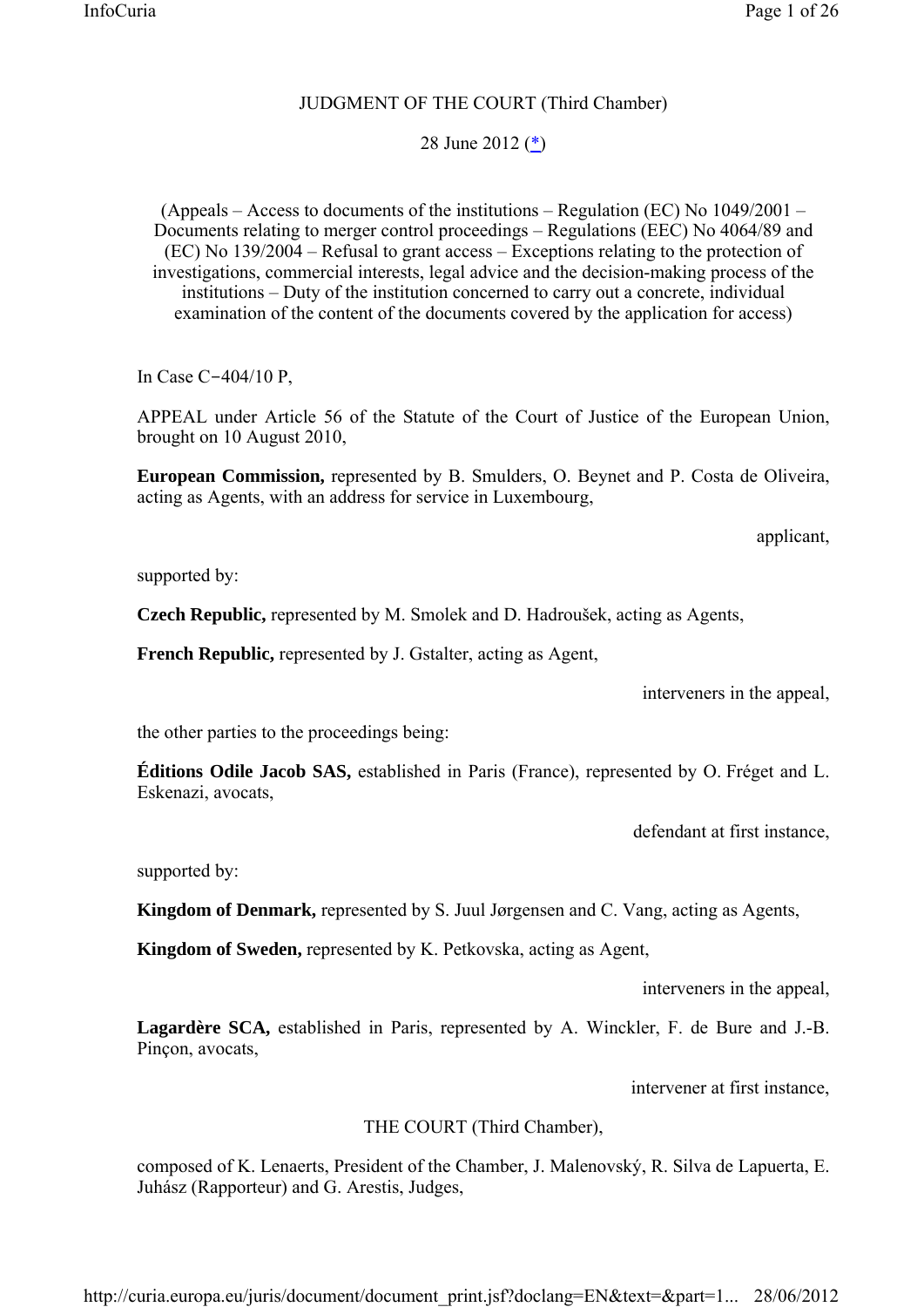Advocate General: J. Mazák,

Registrar: R. Şereş, Administrator,

having regard to the written procedure and further to the hearing on 8 December 2011,

having decided, after hearing the Advocate General, to proceed to judgment without an Opinion,

gives the following

# **Judgment**

- 1 By its appeal, the European Commission seeks to have the judgment of the General Court of the European Union in Case T-237/05 *Éditions Jaco*b v *Commission* [2010] ECR II-2245 ('the judgment under appeal') set aside in so far as it annuls in part Commission Decision D(2005) 3286 of 7 April 2005 ('the contested decision'), dismissing the application of Éditions Odile Jacob SAS ('Odile Jacob') for access to documents relating to procedure COMP/M.2978 –Lagardère/Natexis/VUP concerning a merger.
- 2 By its cross-appeal, Odile Jacob seeks to have the judgment under appeal set aside in so far as it dismissed its application for annulment of the contested decision inasmuch as it refuses any access to the advice of the Commission Legal Service referred to in paragraph 1(g) of the judgment under appeal.
- 3 The present case arises in the same context as Case C-551/10 P and Joined Cases C-553/10 P and C-554/10 P, which concern a procedure concerning a merger seeking to acquire the publishing assets held in Europe by its subsidiary Vivendi Universal Publishing SA ('VUP').

# **Legal context**

4 Article 4 of Regulation (EC) No 1049/2001 of the European Parliament and of the Council of 30 May 2001 regarding public access to European Parliament, Council and Commission documents (OJ 2001 L 145, p. 43), entitled 'Exceptions', provides:

 $\ddot{\cdot}$ .

2. The institutions shall refuse access to a document where disclosure would undermine the protection of:

- commercial interests of a natural or legal person, including intellectual property,
- court proceedings and legal advice,
- the purpose of inspections, investigations and audits,

unless there is an overriding public interest in disclosure.

3. Access to a document, drawn up by an institution for internal use or received by an institution, which relates to a matter where the decision has not been taken by the institution, shall be refused if disclosure of the document would seriously undermine the institution's decision-making process, unless there is an overriding public interest in disclosure.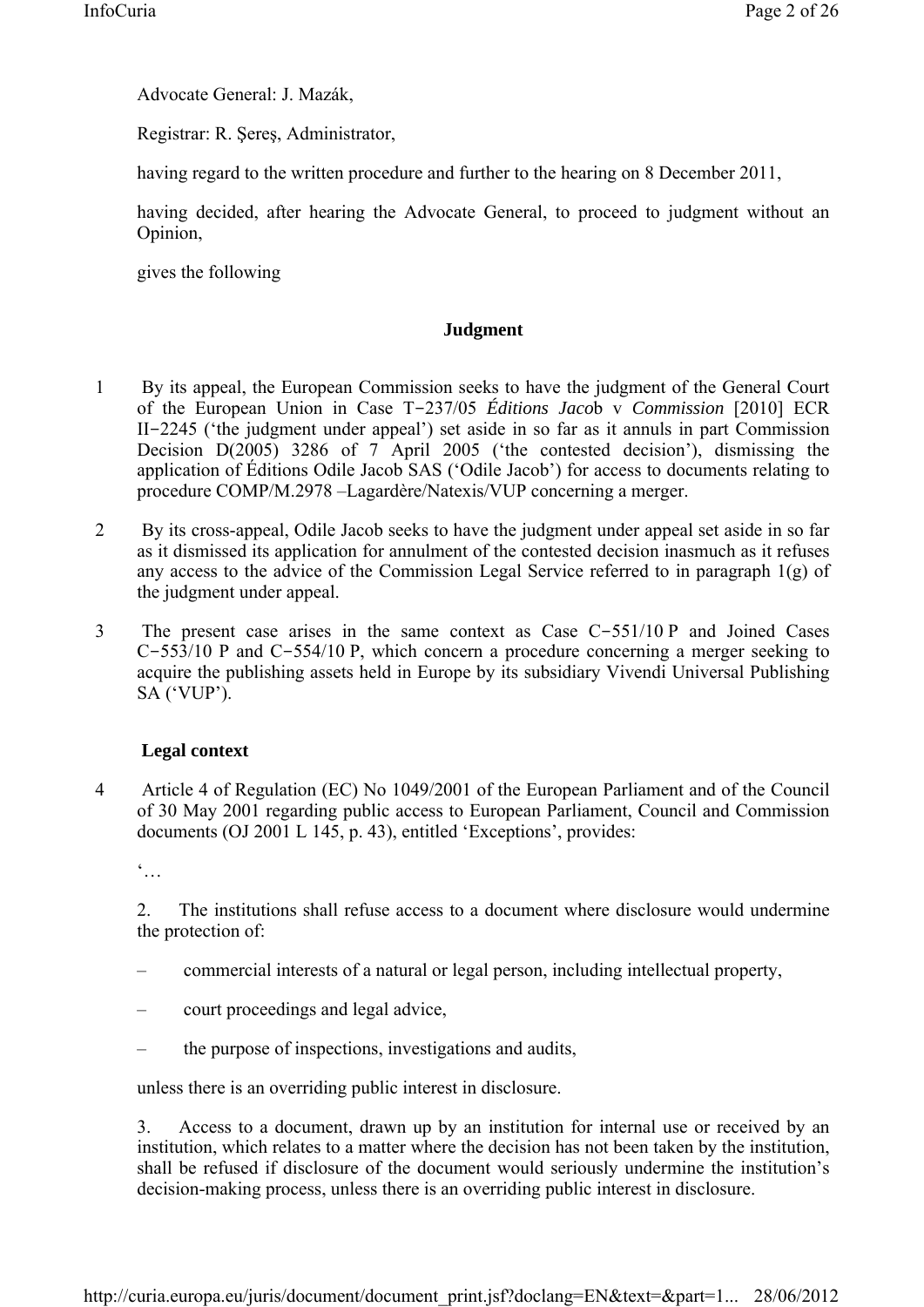Access to a document containing opinions for internal use as part of deliberations and preliminary consultations within the institution concerned shall be refused even after the decision has been taken if disclosure of the document would seriously undermine the institution's decision-making process, unless there is an overriding public interest in disclosure.

4. As regards third-party documents, the institution shall consult the third party with a view to assessing whether an exception in paragraph 1 or 2 is applicable, unless it is clear that the document shall or shall not be disclosed.

…

6. If only parts of the requested document are covered by any of the exceptions, the remaining parts of the document shall be released.

7. The exceptions as laid down in paragraphs 1 to 3 shall only apply for the period during which protection is justified on the basis of the content of the document. The exceptions may apply for a maximum period of 30 years. In the case of documents covered by the exceptions relating to privacy or commercial interests and in the case of sensitive documents, the exceptions may, if necessary, continue to apply after this period.'

5 Pursuant to Article 17 of Council Regulation (EEC) No 4064/89 of 21 December 1989 on the control of concentrations between undertakings (OJ 1989 L 395, p. 1 and corrigendum OJ 1990 L 257, p. 13), entitled 'Professional secrecy':

'1. Information acquired as a result of the application of Articles 11, 12, 13 and 18 shall be used only for the purposes of the relevant request, investigation or hearing.

2. Without prejudice to Articles 4(3), 18 and 20, the Commission and the competent authorities of the Member States, their officials and other servants shall not disclose information they have acquired through the application of this Regulation of the kind covered by the obligation of professional secrecy.

 $\ddots$ 

6 Article 18(3) of that regulation provides:

'The Commission shall base its decision only on objections on which the parties have been able to submit their observations. The rights of the defence shall be fully respected in the proceedings. Access to the file shall be open at least to the parties directly involved, subject to the legitimate interest of undertakings in the protection of their business secrets.'

7 Article 13(3) of Commission Regulation (EC) No 447/98 of 1 March 1998 on the notifications, time limits and hearings provided for in Council Regulation (EEC) No 4064/89 on the control of concentrations between undertakings (OJ 1998 L 61, p. 1) states:

'After having addressed its objections to the notifying parties, the Commission shall, upon request, give them access to the file for the purpose of enabling them to exercise their rights of defence.

The Commission shall, upon request, also give the other involved parties who have been informed of the objections access to the file in so far as this is necessary for the purposes of preparing their observations.'

8 Article 17(1) of Regulation No 447/98 provides: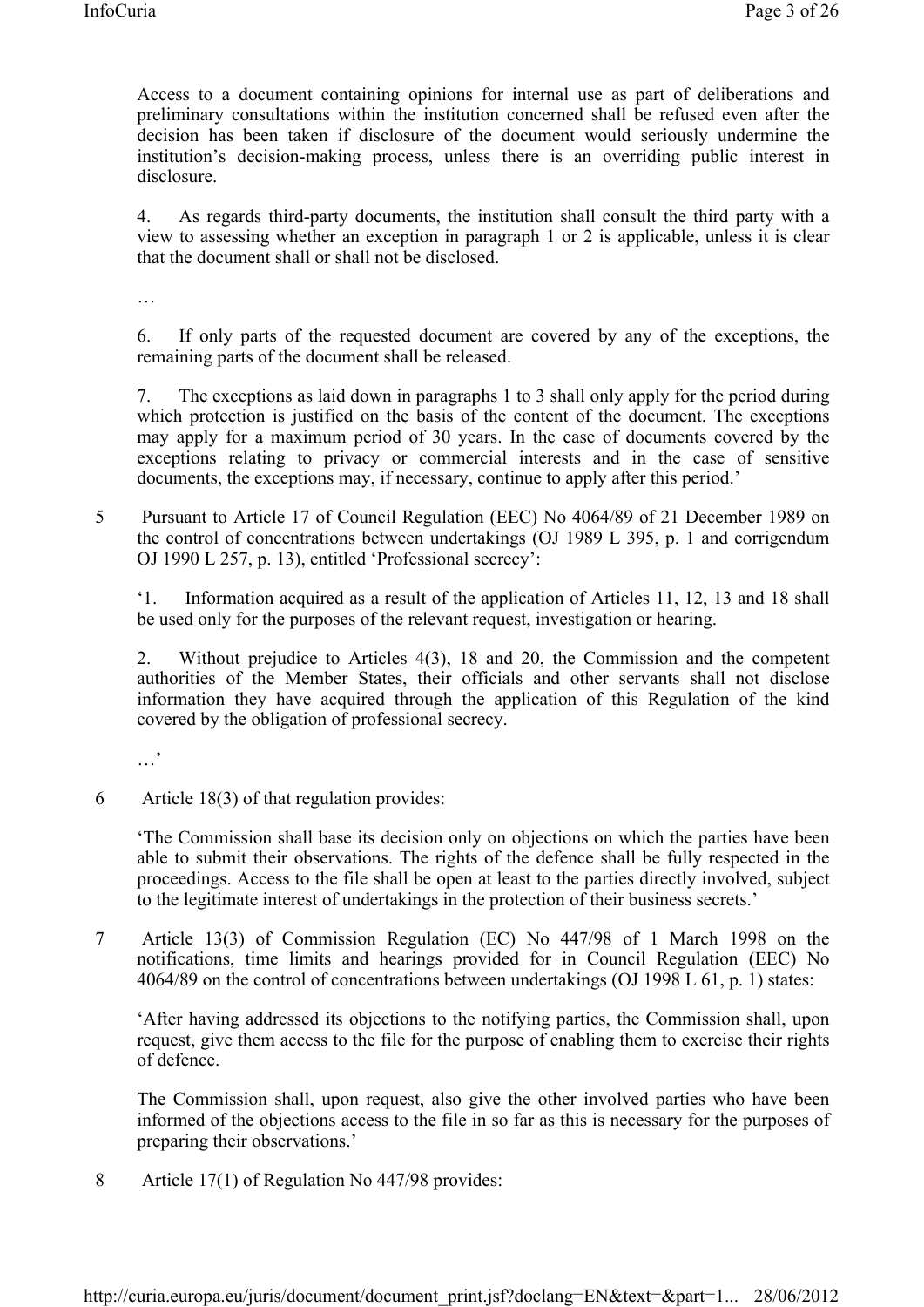'Information, including documents, shall not be communicated or made accessible in so far as it contains business secrets of any person or undertaking, including the notifying parties, other involved parties or of third parties, or other confidential information the disclosure of which is not considered necessary by the Commission for the purpose of the procedure, or where internal documents of the authorities are concerned.'

9 Article 17 of Council Regulation (EC) No 139/2004 of 20 January 2004 on the control of concentrations between undertakings (the EC Merger Regulation) (OJ 2004 L 24, p. 1), entitled 'Professional secrecy', provides in paragraphs 1 and 2 thereof:

'1. Information acquired as a result of the application of this Regulation shall be used only for the purposes of the relevant request, investigation or hearing.

2. Without prejudice to Article 4(3), Articles 18 and 20, the Commission and the competent authorities of the Member States, their officials and other servants and other persons working under the supervision of these authorities as well as officials and civil servants of other authorities of the Member States shall not disclose information they have acquired through the application of this Regulation of the kind covered by the obligation of professional secrecy.'

## **Background to the dispute**

- 10 The requests for access to certain documents made by Odile Jacob are detailed as followed in the judgment under appeal:
	- '1 By letter of 27 January 2005, [Odile Jacob] asked the Commission …, pursuant to Regulation … No 1049/2001 …, for access to a number of documents relating to the administrative procedure ("the procedure at issue") which led to the adoption of Commission Decision 2004/422/EC of 7 January 2004 declaring a concentration compatible with the common market and the functioning of the EEA Agreement (Case COMP/M.2978 – Lagardère/Natexis/VUP) (OJ 2004 L 125, p. 54; "the decision on compatibility"), so that it might use them in support of its action in Case T-279/04 *Éditions Odile Jacob* v *Commission*, pending before the Court, in which it seeks the annulment of the decision on compatibility. The documents in question were:
		- (a) the Commission's decision of 5 June 2003 to initiate an in-depth investigation under Article  $6(1)(c)$  of Council Regulation  $\ldots$  No 4064/89  $\ldots$  in the procedure at issue;
		- (b) the full text of the sale and purchase agreement signed on 3 December 2002 by Natexis Banques populaires SA, of the one part, and Segex Sarl and Ecrinvest 4 SA, of the other part;
		- (c) all the correspondence between the Commission and Natexis Banques populaires between September 2002 and the date of notification of the concentration, 14 April 2003;
		- (d) all the correspondence between the Commission and Lagardère SCA [("Lagardère")] between September 2002 and the date of the said notification;
		- (e) the contract under which Natexis Banques populaires acquired ownership of the shareholdings and assets of [VUP] from Vivendi Universal SA on 20 December 2002;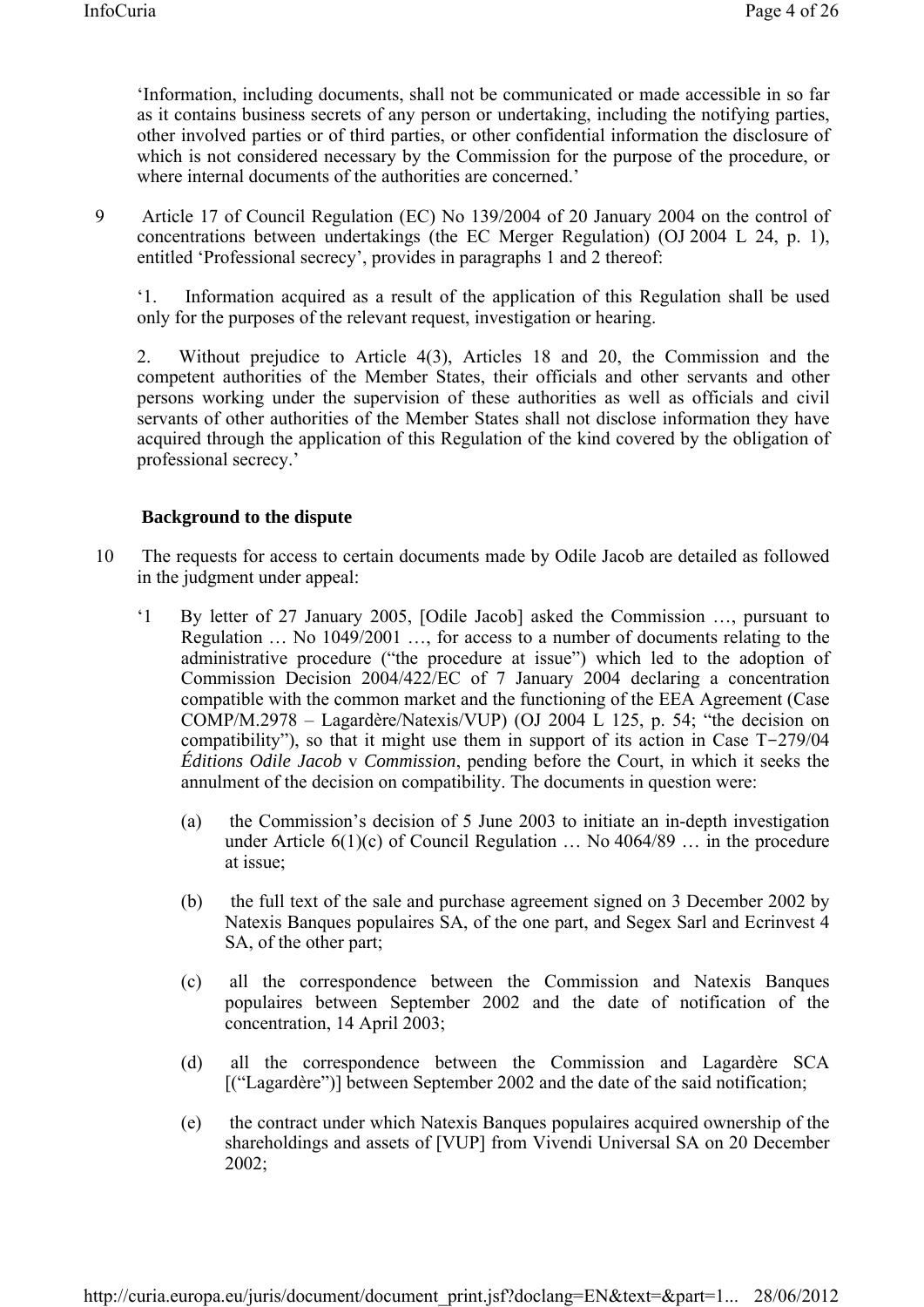- (f) Lagardère's promise of 22 October 2002 to purchase VUP from Vivendi Universal;
- (g) all the Commission's internal memoranda relating, exclusively or otherwise, to the application of Article  $3(5)(a)$  of Regulation No 4064/89 to the acquisition of VUP's assets by Natexis SA/Investima 10 SAS, including memoranda exchanged between the Commission's Directorate-General (DG) for Competition and its Legal Service;
- (h) all the correspondence between the Commission and Natexis relating, exclusively or otherwise, to the application of Article 3(5)(a) of Regulation No 4064/89 to the acquisition of VUP's assets by Natexis/Investima 10.
- 2 By letter of 27 January 2005, [Odile Jacob] sent the Commission a request for access to another set of documents, so that it might use them in support of its action in Case T-452/04 *Éditions Odile Jacob* v *Commission*, pending before the Court, in which it seeks the annulment of the Commission's decision of 30 July 2004 on the approval of Wendel Investissement SA as purchaser of the assets sold by Lagardère, in accordance with the decision on compatibility ("the approval decision"). The documents in question were:
	- (a) the Commission's decision approving the appointment of the trustee charged with ensuring the observance of the commitments entered into by Lagardère at the time when the concentration was authorised by the decision on compatibility;
	- (b) the mandate conferred by Lagardère upon Salustro Reydel Management SA to ensure the observance of the commitments entered into by Lagardère at the time when the concentration was authorised by the decision on compatibility;
	- (c) any requests by the Commission for amendment of the draft mandate and Lagardère's replies thereto;
	- (d) the mandate conferred by Lagardère upon the Hold Separate Manager, responsible for the management of the assets in accordance with the decision on compatibility;
	- (e) the Commission's decision approving the appointment of the Hold Separate Manager;
	- (f) the draft agreement signed on 28 May 2004 by Lagardère and Wendel Investissement on the repurchase of the transferred assets;
	- (g) Lagardère's letter to the Commission of 4 June 2004 seeking approval of Wendel Investissement as the repurchaser of the transferred assets;
	- (h) the request for information that the Commission sent to Lagardère on 11 June 2004 pursuant to Article 11 of Regulation No 4064/89, designed to enable the Commission to assess whether the conditions for approving the company Wendel Investissement had been satisfied;
	- (i) Lagardère's reply of 21 June 2004 to that request for information;
	- (j) the trustee's report assessing Wendel Investissement's proposal to act as purchaser of the transferred assets against the approval criteria, submitted to the Commission on 5 July 2004.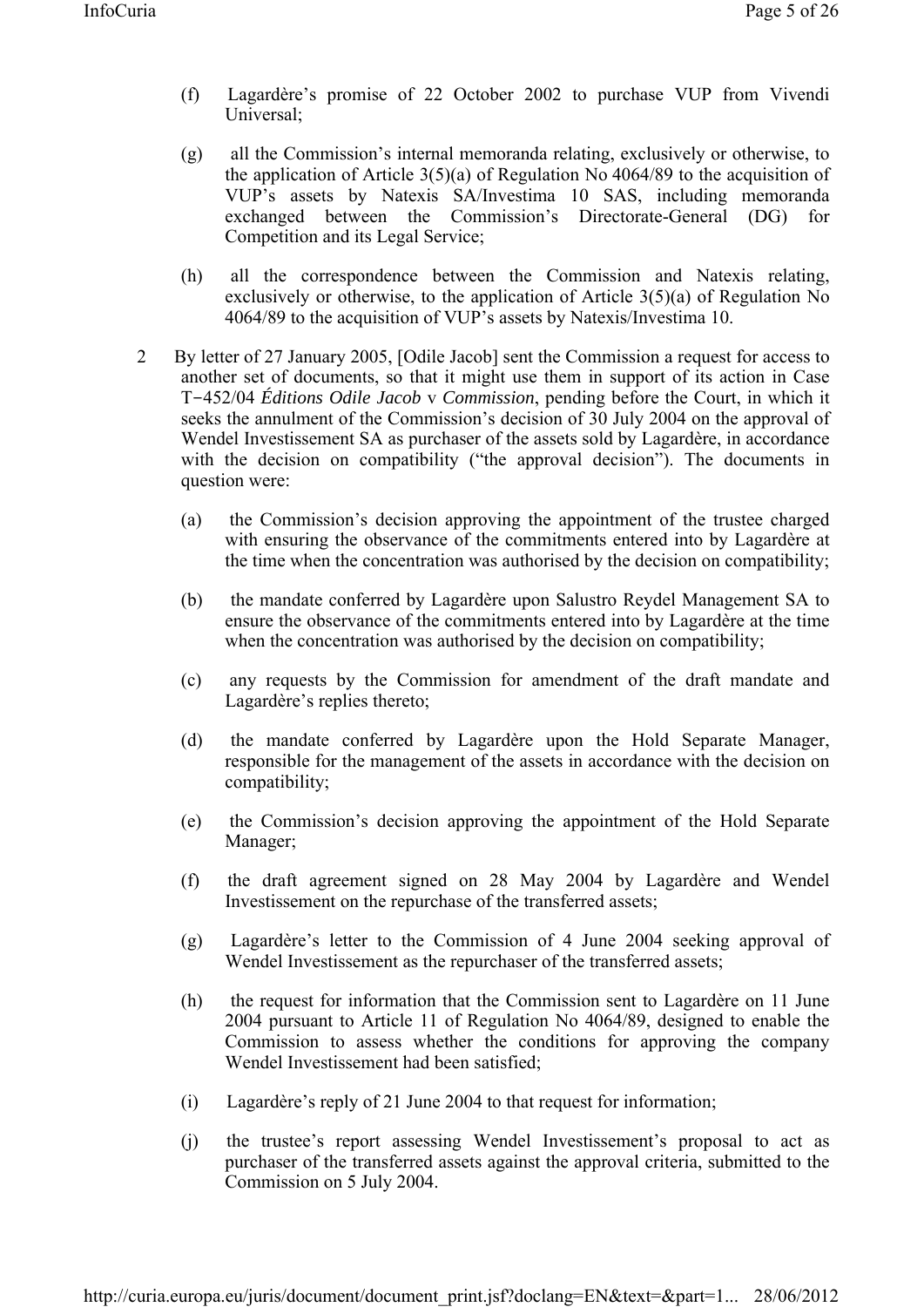- 3 By fax dated 15 February 2005, the Director-General of the Competition DG sent [Odile Jacob] the Commission's letter of 5 February 2004 approving the appointment of the trustee and the Hold Separate Manager (the documents referred to in paragraph 2(a) and (e) above), and informed it that the remaining documents could not be sent to it as they were covered by the exceptions laid down in the first to third indents of Article 4(2) and in the second subparagraph of Article 4(3) of Regulation No 1049/2001 and there was no overriding public interest in their disclosure.
- 4 By letter of 18 February 2005, [Odile Jacob] made a confirmatory application ("the request for access") concerning the documents to which it had been denied access.
- 5 On 14 March 2005, the Secretary-General of the Commission informed [Odile Jacob] that the time-limit for replying to its request would be extended, in accordance with Article 8(2) of Regulation No 1049/2001, until 7 April 2005, because of the complexity of the request for access and the number of documents sought.'
- 11 By the contested decision, the Commission confirmed its refusal of 15 February 2005 to disclose the documents in question.
- 12 Initially, the Commission identified, in that decision, the documents covered by the request for access and provided a detailed list of them, except for those mentioned in point (d) of paragraph 1 above for the reason that the correspondence between Lagardère and the Commission amounted to some 20 or so binders and drawing up a list would have constituted a disproportionate administrative burden. Furthermore, the Commission stated that it was not in possession of the document mentioned in point (f) of paragraph 1 above and pointed out that the documents mentioned in point (c) of paragraph 1 included those mentioned in point (h).
- 13 Next, under the heading 'Protection of the purposes of investigative activities', the Commission stated, in that decision, that 'all the documents referred to are covered by the exception to the right of access based on the protection of the purpose of investigative activities carried out by the Commission (third indent of Article 4(2) of Regulation No 1049/2001)'.
- 14 Applying that exception, the Commission refused, by the contested decision, to grant access to all the documents requested which were either communicated to or drawn up by the Commission's departments in the context of a procedure for the control of a concentration between undertakings. The Commission submitted that, should the General Court annul the decision on compatibility, it would be obliged to adopt a new decision and, consequently, to reopen its investigation. The aim of that investigation would be jeopardised if documents drawn up or received in the context of the control procedure were made public at that stage. On a more general note, the Commission took the view that the disclosure of information given to it in the context of a procedure for the control of a concentration would upset the climate of trust and cooperation between the Commission and the interested parties which is essential if it is to garner all the information it needs.
- 15 Furthermore, the Commission has stated expressly, in the contested decision, that that refusal is justified because 'all the documents referred to in [the] request are covered by the exception to the right of access based on the protection of the purpose of investigative activities'.
- 16 The Commission also invoked the exception laid down in the first indent of Article 4(2) of Regulation No 1049/2001, which concerns the protection of commercial interests, in order to justify its refusal to grant access to the documents mentioned in paragraph 1(b) to (e) and (h) and in paragraph 2(b), (c) (in part), (d), (f), (g), (i) and (j) of the contested judgment on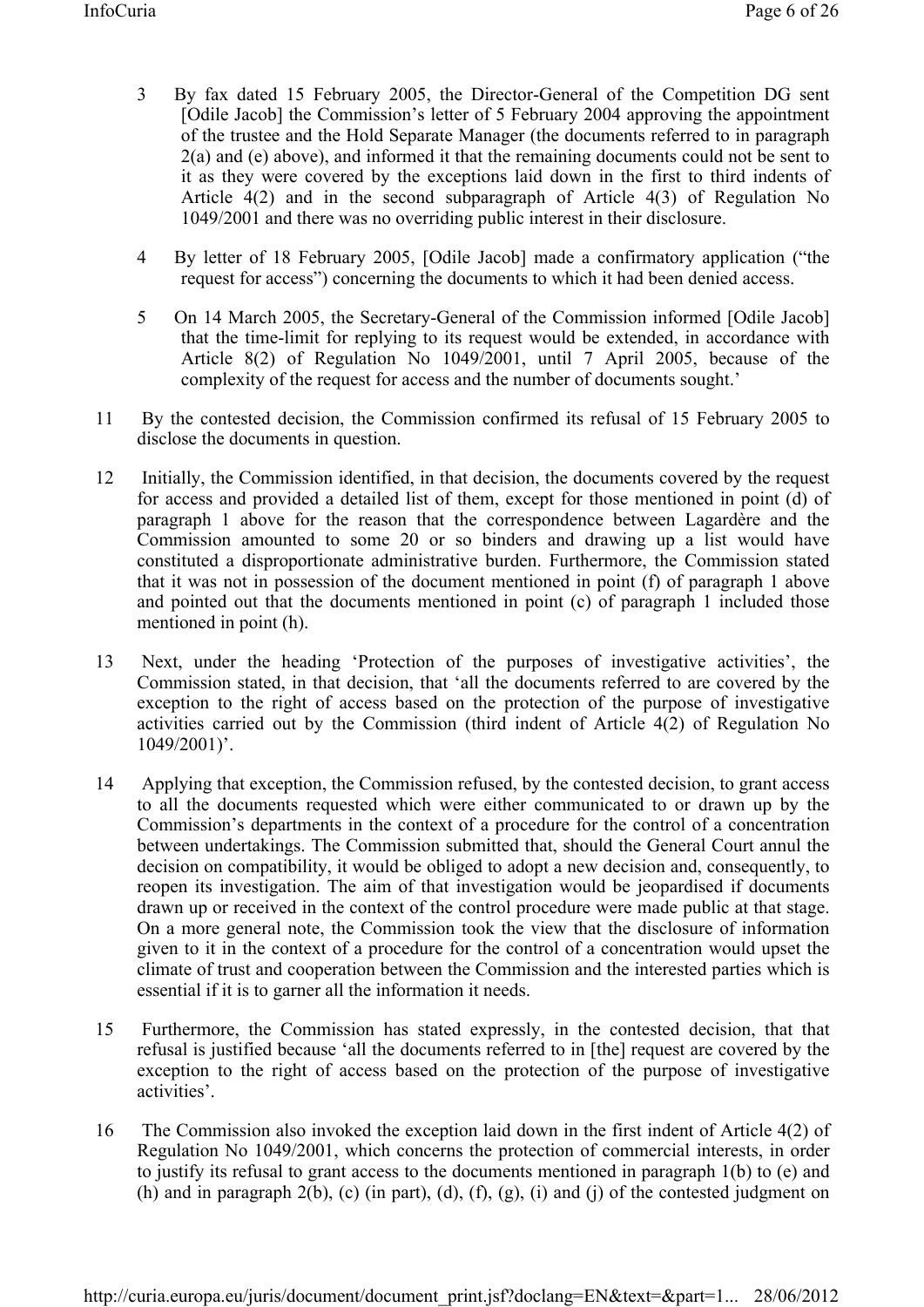the ground that they contain sensitive information about the commercial strategies of the undertakings concerned which the undertakings sent to the Commission solely for the purposes of the control of the proposed concentration. The Commission submits that the documents mentioned in paragraph 1(a) and in paragraph 2(c) (a letter from the Commission to Lagardère) and (h) of that judgment, all of which it drew up itself, also contain sensitive commercial information relating to the undertakings concerned.

- 17 Moreover, the Commission has relied, in the contested decision, on the exception laid down in the second subparagraph of Article 4(3) of Regulation No 1049/2001, which concerns the protection of the institution's decision-making processes, in order to justify its refusal to grant access to two of the three Commission internal notes referred to in point (g) of paragraph 1 above. One of those notes is a request from the Competition DG to the Legal Service for advice. The other is a note prepared for the Member of the Commission responsible for competition, summarising the state of the file.
- 18 In that regard, the Commission stated, in that decision, that, 'apart from the fact that disclosure of those documents would jeopardise the purpose of the inquiry, … the decisionmaking process itself would be seriously undermined if internal discussions were to be rendered public'. Thus, it asserted that its various departments must be able to express points of view freely, without any external pressure, so that they can guide the Commission in taking its decisions.
- 19 The Commission also relied on the exception laid down in the second indent of Article 4(2) of Regulation No 1049/2001 relating to the protection of legal advice in order to justify its refusal to grant access to one of the documents referred to in paragraph  $1(g)$  of the judgment under appeal. It emphasised that frankness, objectivity and independence are essential in the provision of legal opinions and submits that, had its Legal Service been required to take into account subsequent publication of its opinion, it would not have expressed itself with absolute independence.
- 20 As regards documents emanating from third parties, the Commission took the view that there was no need for it to consult the third parties concerned, in accordance with Article 4 (4) of Regulation No 1049/2001, since it believed that one of the exceptions mentioned above applied and it was therefore clear that the documents in question must not be disclosed.
- 21 The Commission asserted, in that decision, that it considered the possibility of granting Odile Jacob partial access to the documents concerned, pursuant to Article 4(6) of Regulation No 1049/2001, and decided against it because of the large number of documents involved and the fact that almost all their content was covered by the exceptions mentioned above. Identifying the parts of the documents that could be disclosed would involve a disproportionate administrative burden in comparison with the public interest in having access to the passages that would be left after such an exercise.
- 22 Furthermore, the Commission pointed out, in that decision, that there was no overriding public interest to justify disclosure of the documents sought, the request for access arising from the defence of Odile Jacob's interests in a case pending before the General Court, and that is a private, not a public, interest.
- 23 The Commission drew attention in that decision to the existence of other specific rules on access laid down both in Regulation No 4064/89 and in the provisions of the Rules of Procedure of the Court of Justice and of the General Court which enable parties to legal proceedings to apply for measures of organisation of procedure, which can consist in an order for the production of documents relating to the case.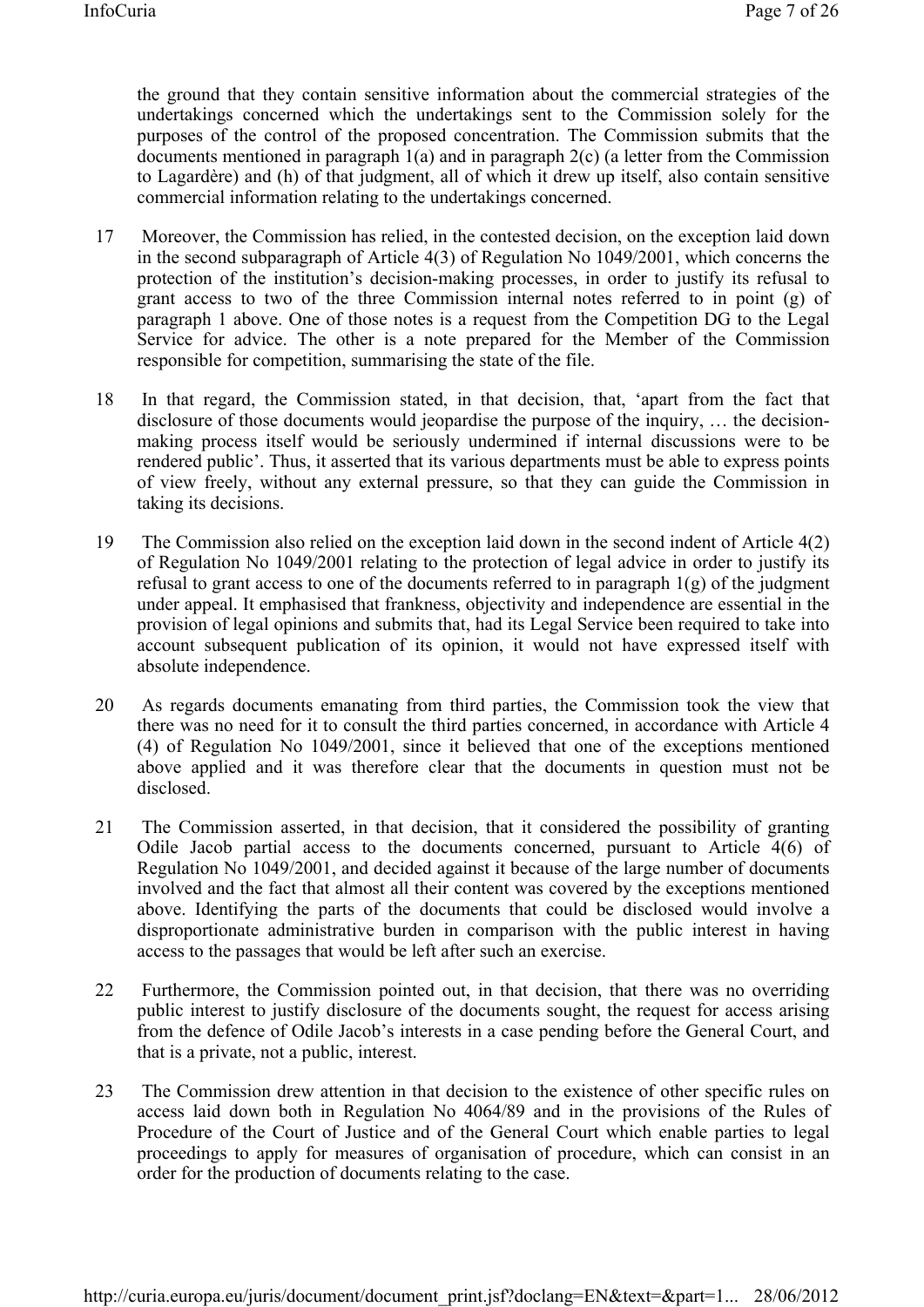- 24 Lastly, the Commission observed in the contested decision that the fact that it communicated requests for information under Article 11 of Regulation No 4064/89 as an annex to its defence in Case T-279/04 does not mean that it is obliged to disclose the request for information which it sent to Lagardère pursuant to the same provision, referred to in paragraph 2(h) of the judgment under appeal. It pointed out that the documents annexed to pleadings submitted to the Court of Justice and the General Court are communicated solely for the purposes of the procedure in question and are not intended to be made public, whereas the communication of a document pursuant to Regulation No 1049/2001 is the equivalent of publication of the document.
- 25 On 5 July 2005, after the adoption of the contested decision, Odile Jacob lodged an application for measures of organisation of procedure in Case T-279/04 pursuant to Article 64 of the Rules of Procedure of the General Court, seeking an order requiring the Commission to produce the documents referred to in paragraph 1(a) to (h) of the contested judgment. The Commission communicated to Odile Jacob, as an annex to its observations on that application, the document referred to in paragraph 1(a), that is to say, its decision of 5 June 2003 to initiate an in-depth investigation under Article 6(1)(c) of Regulation No 4064/89 in the procedure at issue.

### **The procedure before the General Court and the judgment under appeal**

- 26 By application lodged at the Registry of the General Court on 17 June 2005, Odile Jacob brought an action for annulment of the contested decision.
- 27 Odile Jacob puts forward four pleas in law in support of its action, alleging the lack of any specific, individual examination of the documents referred to in the request for access, a manifest error of assessment on the Commission's part in the application of the exceptions laid down in Article 4(2) and (3) of Regulation No 1049/2001, infringement of the right to at least partial access to the documents requested and infringement of the principle of proportionality arising from the failure to balance the exceptions invoked against the overriding public interest justifying disclosure of the documents sought.
- 28 By order of 10 July 2009, in accordance with Article 65(b), Article 66(1) and the third subparagraph of Article 67(3) of the Rules of Procedure, the General Court ordered the Commission to produce all the documents sought, with the exception of those referred to in paragraph 1(f) and paragraph 2(a) and (e) of the judgment under appeal, at the same time making it clear that those documents would not be communicated either to Odile Jacob or to the intervener in the context of the proceedings before the General Court. The Commission complied and sent those documents to the General Court.
- 29 Several of the documents to which access had been requested by Odile Jacob pursuant to Regulation No 1049/2001 were sent to it by the Commission, either in their entirety or partially. The General Court therefore took the view that there was no longer any need to rule on the legality of the contested decision in so far as the Commission denied access to the documents referred to in paragraph  $1(a)$  to (c) and paragraph  $2(h)$  and (j) of the judgment under appeal. Moreover, Odile Jacob has not disputed the Commission's contention that the document referred to in paragraph 1(f) of the judgment under appeal is not in its possession.
- 30 Consequently, the General Court stated, in paragraph 32 of the judgment under appeal, that the subject-matter of the dispute concerned the documents referred to in paragraph 1(d), (e), (g) and (h) and paragraph  $2(b)$  to (d), (f), (g) and (i) of the judgment under appeal ('the documents at issue').
- 31 Initially, the General Court considered the admissibility of one of the preliminary arguments raised by Lagardère, that the request for access at issue should have been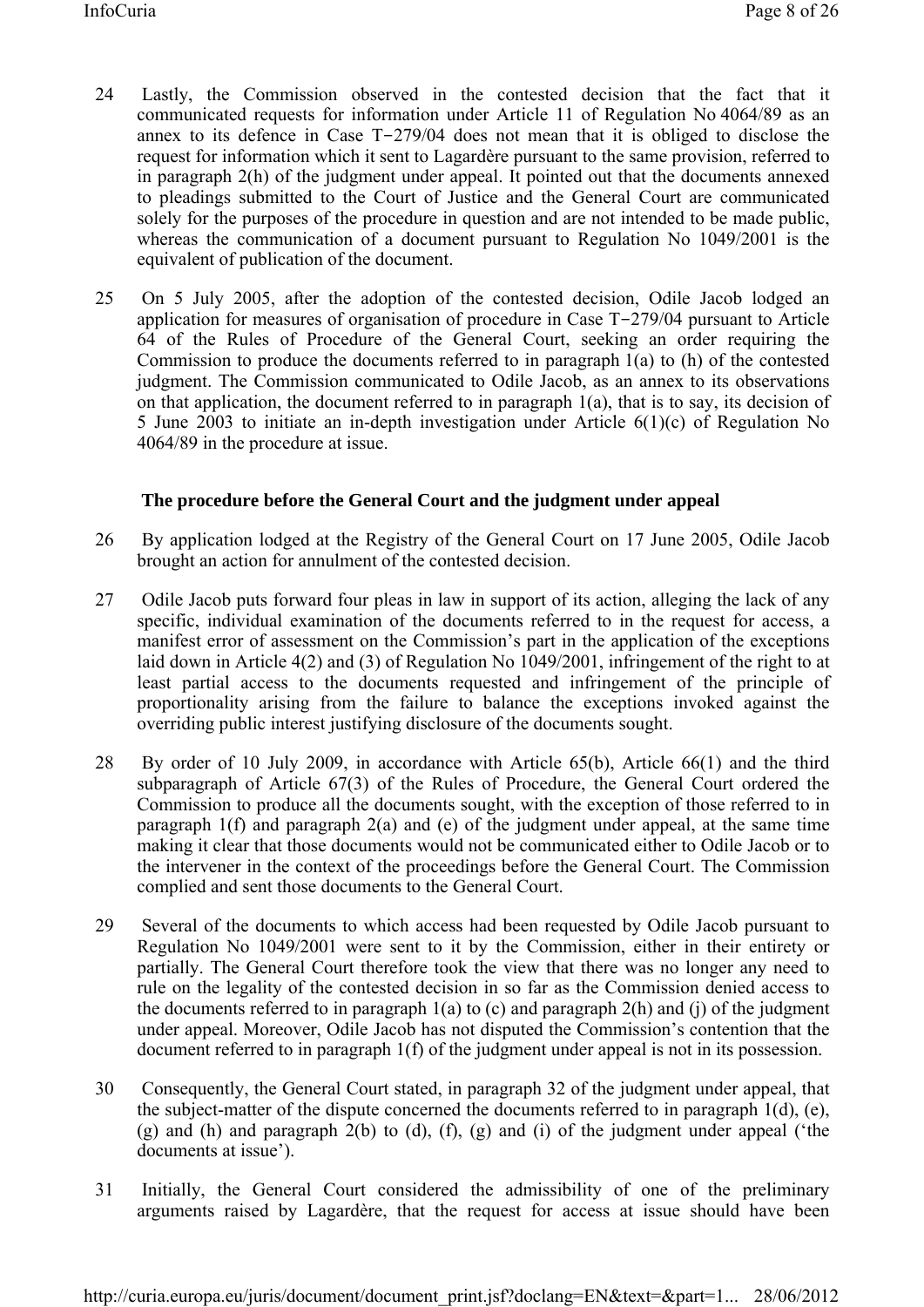evaluated in the specific context of a procedure for the control of a concentration. Lagardère submitted that access to the file in procedures for the control of concentrations is subject to the special rules laid down in Article 17 of Commission Regulation (EC) No 802/2004 of 7 April 2004 implementing Council Regulation No 139/2004 (OJ 2004 L 133, p. 1). The General Court, noting that application to intervene must be limited to supporting the form of order sought by one of the parties and finding that that argument had not been raised by the parties, rejected that argument as inadmissible.

- 32 So far as concerns the structure of the pleas in law in the action, the General Court followed the order of the justifications given by the Commission according to which all the documents at issue were covered by the exception in the third indent of Article 4(2) of Regulation No 1049/2001 relating to the protection of the purpose of investigations and, in addition, certain of those documents were entirely or partially covered by other exceptions. Thus, the General Court assessed, in paragraphs 63 to 97 of the judgment under appeal, the merits of the exception relating to the protection of the purpose of those activities, then, in paragraphs 109 to 129 thereof, the exception relating to the protection of commercial interests, in paragraphs 136 to 145 of that judgment, the exception relating to the protection of the decision-making process and, finally, in paragraphs 152 to 163 of the judgment, the exception relating to the protection of legal advice.
- 33 The General Court, considering that the first and second pleas were closely connected, examined them together.
- 34 After having recalled the settled case-law concerning the duty to carry out a specific, individual examination of a request for access to institution documents, the General Court pointed out that it was for the institution concerned to consider whether, firstly, the document to which access is sought fell within the scope of one or other of the exceptions laid down in Article 4 of Regulation No 1049/2001, and, secondly, whether disclosure of that document would specifically and actually undermine the protected interest and, thirdly, if so, whether the need for protection applied to the whole of the document.
- 35 Undertaking that analysis in three stages, the General Court first examined whether the documents at issue fell under the exception relating to the protection of the purpose of inspections, investigations and audits laid down in the third indent of Article 4(2) of Regulation No 1049/2001.
- 36 As regards the documents sent before 14 April 2003, which were communicated as part of an informal 'pre-notification' procedure, the General Court took the view, in paragraph 67 of the judgment under appeal, that they must be regarded as relating to the investigation carried out by the Commission as part of its control of concentrations, as is clear from the letter of 14 February 2005 from the Director-General of the Competition DG, which identifies the documents as belonging to that file, and from the contested decision, which states that all the documents sought were 'drawn up or received in the context of the conduct [of the procedure at issue]'. In paragraph 67 of the judgment under appeal, the General Court stated expressly that 'all the documents sought do indeed relate to investigation activities'.
- 37 In paragraph 70 of the judgment under appeal, the General Court considered whether that exception still applied, *ratione temporis*.
- 38 The General Court pointed out that the documents at issue had been requested by Odile Jacob when the investigation in question had already led to the adoption of two Commission decisions, the decision on compatibility and the approval decision. However, the General Court also noted that those decisions were not yet final, given the two actions for their annulment, Cases T-279/04 and T-452/04, pending before the General Court.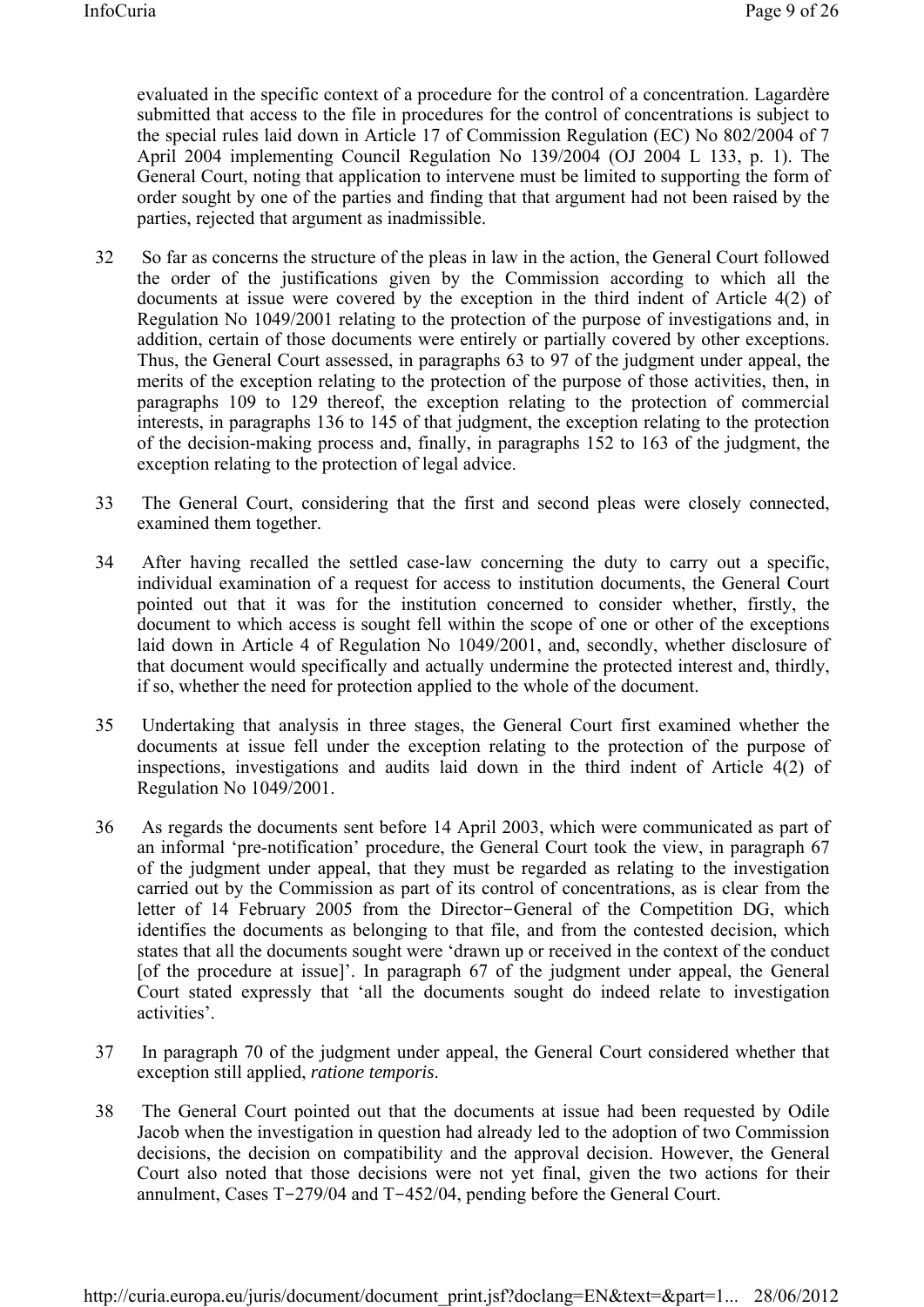- 39 In paragraphs 76 and 77 of the judgment under appeal, the General Court took the view that to concede that the documents sought remain covered by the exception laid down in the third indent of Article 4(2) of Regulation No 1049/2001 until the decision on compatibility and the approval decision adopted following the investigation become final, would make access to those documents dependent on an uncertain, future and possibly distant event. Accordingly, the General Court held that, when the contested decision was adopted, the documents at issue no longer fell within the scope of the exception relating to the protection of the purpose of investigations.
- 40 The General Court added, in paragraphs 78 and 82 of the judgment under appeal, that, even if those documents did possibly fall within the scope of the exception relating to the protection of the purpose of investigations, it was in no way clear from the excessively vague and general statement of reasons for the contested decision that the Commission carried out any specific, individual examination of the documents at issue. In the view of the General Court, the same reasoning could have applied to all the documents provided in the context of any procedure for the control of a concentration, in that the abstract and general reasoning of the contested decision is unrelated to the content of the documents at issue.
- 41 As regards all the correspondence between the Commission and Lagardère between September 2002 and the date of the notification of the concentration, the General Court, refuting the Commission's arguments, held that, under Article 2(3) of Regulation No 1049/2001, the provisions on public access to Commission documents applied to all documents held by that institution and that documents concerning controls of concentrations also fell under that provision. In that regard, the General Court held that the Commission was under a duty to satisfy itself, by means of a concrete, individual examination of each document, that the exception relating to the protection of the purpose of investigations does apply. Thus, the Commission could not avoid that duty by means of an examination *in abstracto* of those documents.
- 42 The General Court noted, in paragraph 89 of the judgment under appeal, with regard to the Commission's argument based on Article 17(1) of Regulation No 139/2004, according to which '[i]nformation acquired as a result of the application of [that regulation may] be used only for the purposes of the relevant request, investigation or hearing', that that provision, which is worded in similar fashion to the provision of Regulation No 4064/89 applicable to the present case, addressed the way in which the Commission is entitled to use information provided to it but did not govern the access to documents guaranteed by Regulation No 1049/2001.
- 43 In that paragraph, the General Court stated that that provision 'cannot be interpreted as precluding exercise of the right of access to documents guaranteed by Article 255 EC and by Regulation No 1049/2001. Moreover, it must be read in the light of Article 17(2) of Regulation No 139/2004, which prohibits the disclosure only of information "of the kind covered by the obligation of professional secrecy". Notifying undertakings must therefore expect that any information obtained that is not covered by the duty of professional secrecy will be disclosed'.
- 44 In paragraph 90 of the judgment under appeal, the General Court noted that '[a]ccording to case-law, to the extent that the public has a right of access to documents containing certain information, that information cannot be considered to be of the kind covered by the duty of professional secrecy (Case T-198/03 *Bank Austria Creditanstalt* v *Commission* [2006] ECR II-1429, paragraph 74). The duty of professional secrecy is therefore not so extensive as to justify any general, abstract refusal of access to documents sent in the context of the notification of a concentration. Admittedly, Article 287 EC and Regulations No 4064/89 and No 139/2004 contain no exhaustive list of the kind of information that is covered by the duty of professional secrecy. Nevertheless it is clear from the wording of Article 17(2) of those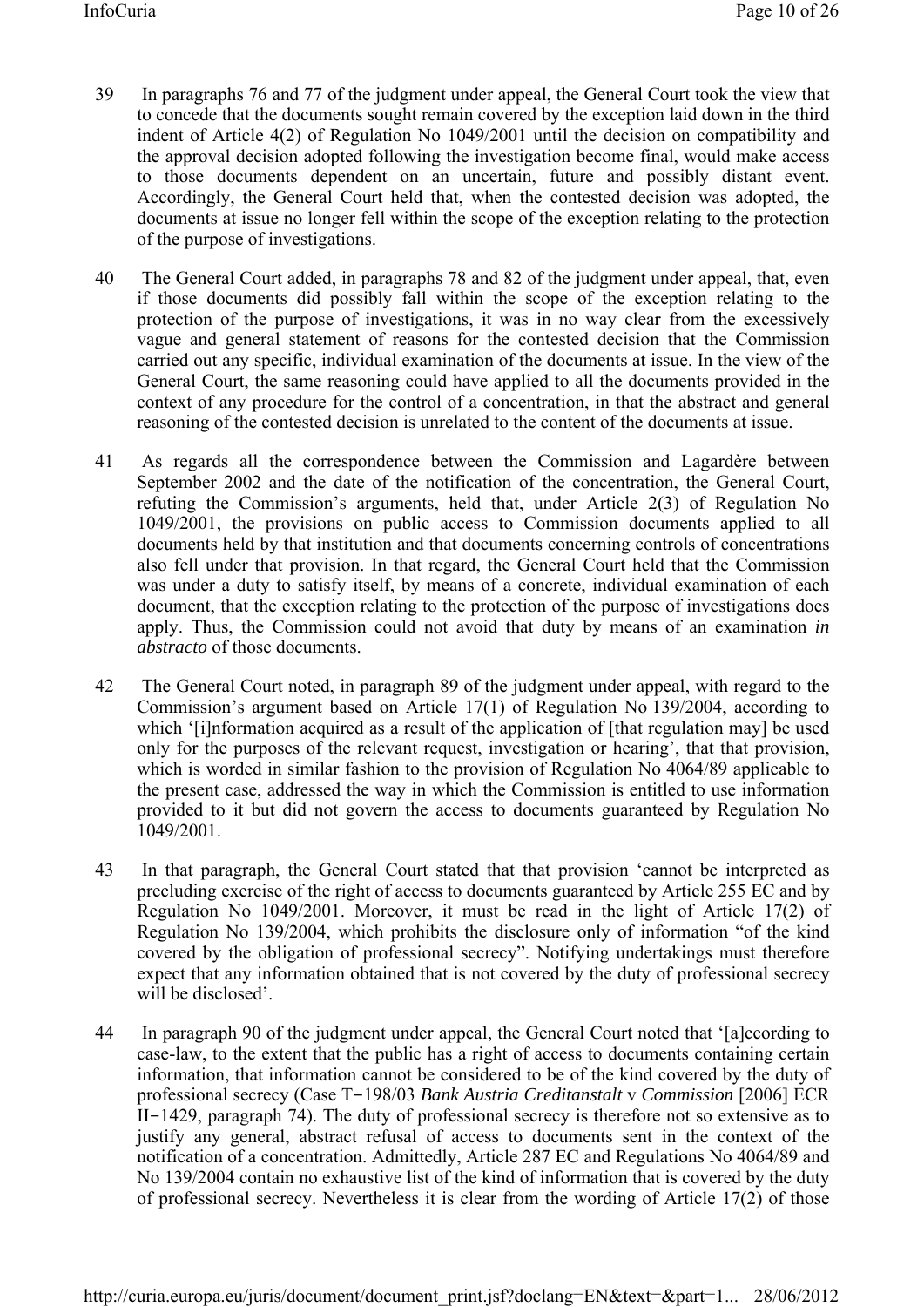regulations that not all information gathered is necessarily covered by the duty of professional secrecy. Assessing whether or not information is confidential therefore requires that the legitimate interests opposing disclosure be weighed against the public interest in the activities of the Community institutions taking place as openly as possible (see, to that effect, *Bank Austria Creditanstalt* v *Commission*, paragraph 71, and Case T-474/04 *Pergan Hilfsstoffe für industrielle Prozesse* v *Commission* [2007] ECR II-4225, paragraphs 63 to 66).'

- 45 In paragraph 91 of the judgment under appeal, the General Court took the view that, '[b]y carrying out a specific, individual examination of the documents sought, in accordance with the first indent of Article 4(2) of Regulation No 1049/2001, the Commission is thus in a position to ensure the practical effect of the provisions applicable in the field of concentrations in a manner fully consistent with Regulation No 1049/2001. It follows that the duty of professional secrecy arising from Article 287 EC and from Article 17 of Regulations No 4064/89 and No 139/2004 is not such as to relieve the Commission of its obligation to carry out the specific, individual examination of each of the documents in question required by Article 4(2) of Regulation No 1049/2001'.
- 46 Considering that the Commission erred in law by refusing to grant access to the documents sought on the ground that they were covered by the exception laid down in the third indent of Article 4(2) of Regulation No 1049/2001, the General Court held that the contested decision was therefore vitiated by unlawfulness on this point.
- 47 None the less, the General Court noted, in paragraph 99 of the judgment under appeal, that all the documents at issue to which the Commission refused access on the basis of the exception relating to the protection of the purpose of investigations also remained capable of being covered, according to the contested decision, by another of the exceptions to the right of access laid down in Regulation No 1049/2001.
- 48 In consequence, the General Court examined whether those documents could be covered by other exceptions to the right of access laid down by that regulation, such as the protection of commercial interests, of the decision-making process or of legal advice.
- 49 As regards the exception relating to the protection of commercial interests, the General Court considered, in paragraphs 113 to 119 of the judgment under appeal, that the documents at issue, although likely to contain information about the commercial strategies of the undertakings concerned, cannot be considered to be of the kind covered by that exception to the extent that the public has a right of access to institution documents. Consequently, the General Court held that the Commission was under a duty to satisfy itself, by means of a proper, specific examination of each document, that it was covered by the exception laid down in the first indent of Article 4(2) of Regulation No 1049/2001 in order to refuse access thereto.
- 50 As regards consultation of third parties, under Article 4(4) of that regulation, the General Court pointed out, in paragraphs 125 to 127 of the judgment under appeal, that failure to consult the authors of third-party documents is thus inconsistent with Regulation No 1049/2001 unless one of the exceptions laid down in that regulation clearly applies to the documents in question. The General Court found that that was not the case in those proceedings, with respect to the exception relating to the protection of the purpose of investigations and the exception relating to the protection of commercial interests.
- 51 As regards the exception relating to the protection of the decision-making process, the General Court took the view, in paragraphs 138 to 143 of the judgment under appeal, that the note dated 10 February 2002 from the Competition DG to the Commission's Legal Service and the note dated 4 November 2002 summarising the state of the file contained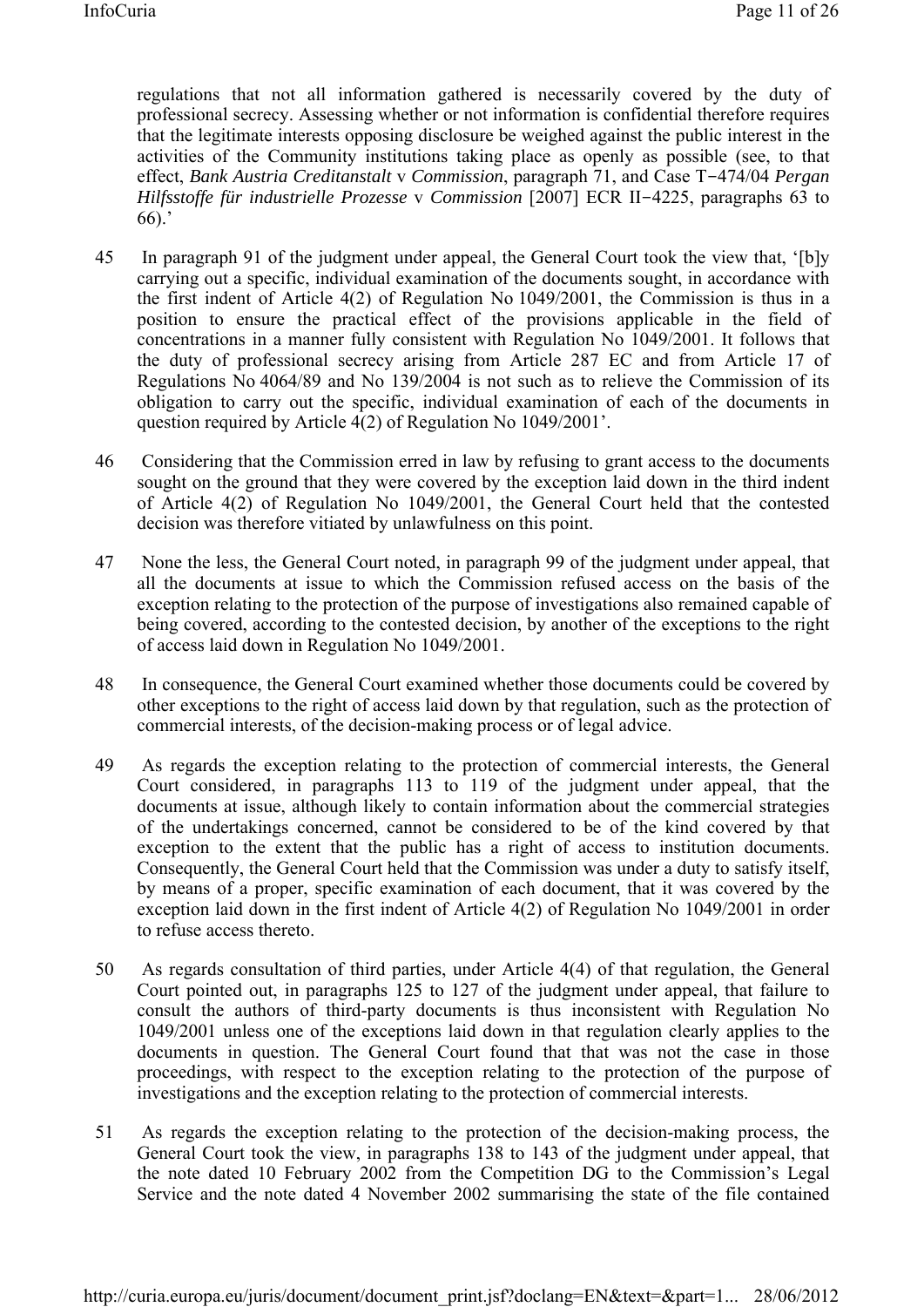opinions for internal use as part of deliberations and preliminary consultations and thus clearly fall within the scope of the second subparagraph of Article 4(3) of Regulation No 1049/2001. Considering that the Commission's justifications were made in a general and abstract fashion, the General Court took the view that the institution in question had not shown that access to the documents requested was likely specifically and actually to undermine the Commission's decision-making process and that disclosure of the documents sought would have a significant effect on that decision-making process.

- 52 Finally, as regards the exception relating to the protection of legal advice, the General Court held, in paragraph 154 of the judgment under appeal, that the opinion of the Commission's Legal Service of 10 October 2002 did indeed fall within the scope of the second indent of Article 4(2) of Regulation No 1049/2001.
- 53 According to paragraphs 159 and 160 of the judgment under appeal, there was a reasonably foreseeable and not purely hypothetical risk that disclosure of the opinion in question would be detrimental to the future work of the Commission's Legal Service, particularly in litigation before the General Court, and that that service would draft such opinions in the future in a more guarded and prudent fashion so as not to affect the Commission's ability to take decisions in matters where it acts in its capacity as an administrative authority.
- 54 Furthermore, the General Court noted that disclosure of opinions of the Commission's Legal Service would risk putting the Commission in the difficult position, having a considerable effect on both the freedom of the Legal Service to express its views and its ability effectively to defend before the judicature of the European Union, on an equal footing with the other legal representatives of the various parties to legal proceedings, weakening the Commission's definitive position and the internal decision-making process of that institution.
- 55 Consequently, the General Court dismissed Odile Jacob's argument that the disclosure of the opinion of the Legal Service, referred to in paragraph 1(g) of the judgment under appeal, would not undermine the protection of legal advice.
- 56 Next, the General Court examined, in paragraphs 167 to 176 of the judgment under appeal, the third plea in law, alleging infringement of the right to at least partial access to the documents at issue.
- 57 In the view of the General Court, a specific, individual examination is also required in application of Article 4(6) of Regulation No 1409/2001. The institution concerned may avoid carrying out such an examination only after it has genuinely investigated all other conceivable options and explained in detail the reasons for which those various options also involve an unreasonable amount of work. Having regard to the fact that the Commission failed to proceed in such a manner, the General Court took the view that the contested decision must also be annulled on that ground.
- 58 Finally, as regards the fourth plea in law, alleging infringement of the principle of proportionality, in paragraphs 189 to 196 of the judgment under appeal, the General Court examined whether there was any overriding public interest capable of justifying the disclosure of that opinion of the Commission's Legal Service, in accordance with the requirements of the final sentence of Article 4(2) of Regulation No 1049/2001.
- 59 After having examined the different arguments put forward by Odile Jacob regarding its defence in the legal action, the preservation of undistorted competition on the publishing markets in France and prevention of the rules relating to the control of concentrations being circumvented, the General Court rejected all those arguments, holding that there was no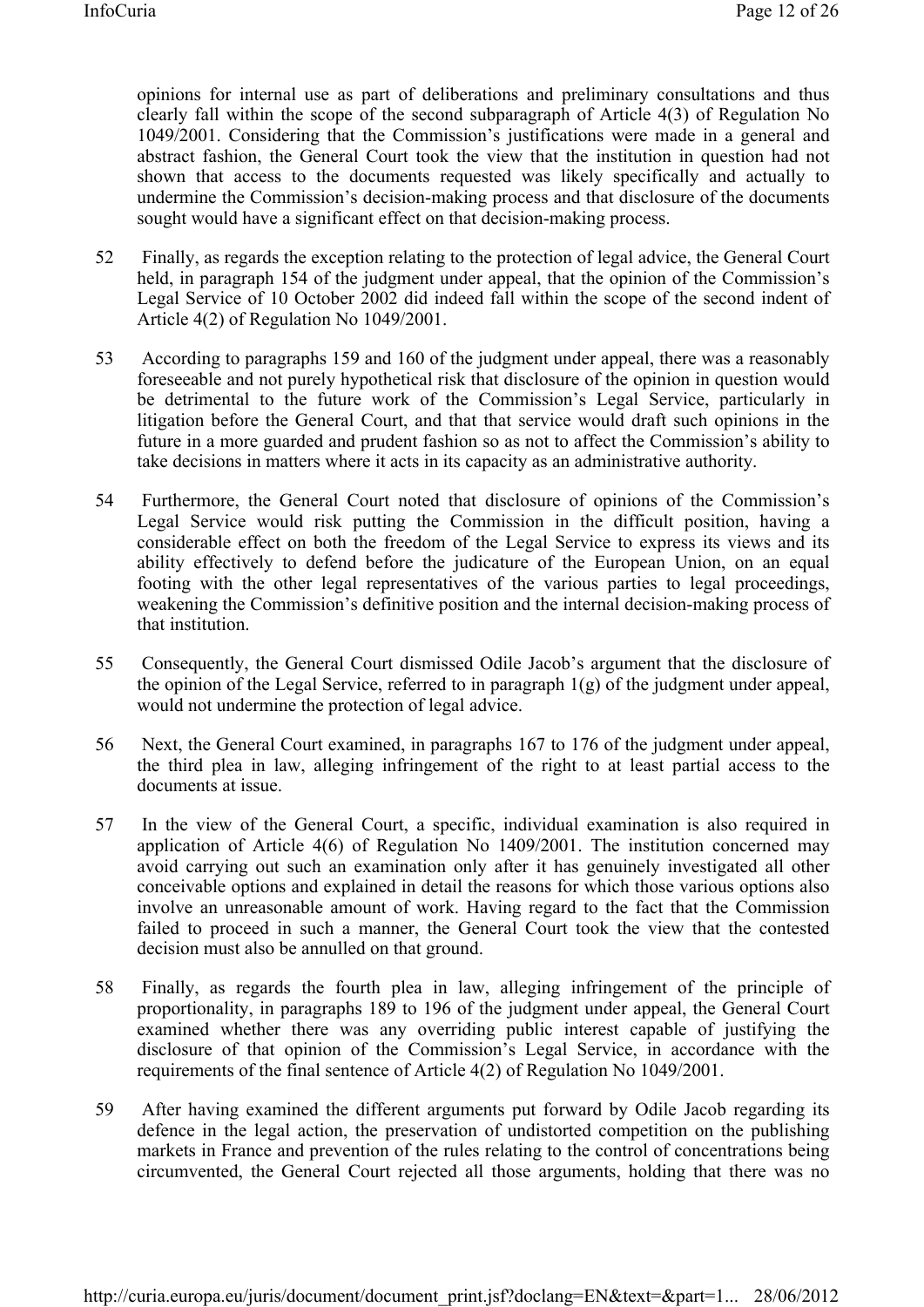overriding public interest capable of justifying the disclosure of the legal opinion in question.

60 On the basis of all the foregoing considerations, the General Court, as is apparent from paragraph 197 of the judgment under appeal, annulled the contested decision in so far as it refused both complete and partial access to all the documents requested, with the exception of the legal opinion referred to in paragraph  $1(g)$  of that judgment.

## **Procedure before the Court**

- 61 By an application lodged at the Registry of the Court on 10 August 2010, the Commission sought suspension of operation of the contested act, by way of interim relief, until the Court of Justice has ruled on the appeal.
- 62 Taking the view that the Commission had failed to establish that there was serious and irreparable harm and that, consequently, the application for suspension of operation of the judgment under appeal did not meet the requirement of urgency, the President of the Court, by an order dated 31 January 2011, dismissed the application for interim relief.
- 63 By order of the President of the Court of Justice of 2 February 2011, the Kingdom of Denmark and the Kingdom of Sweden were granted leave to intervene in support of the form of order sought by Odile Jacob and the Czech Republic was granted leave to intervene in support of the form of order sought by the Commission.
- 64 By order of the President of the Court of Justice of 29 June 2011, the French Republic was granted leave to intervene in support of the form of order sought by the Commission and to submit its observations during the oral procedure.

# **Forms of order sought by the parties**

- 65 By its appeal, the Commission claims that the Court should:
	- set aside the judgment under appeal in so far as it partly annuls the contested decision;
	- dismiss the application for annulment brought before the General Court by Odile Jacob and give a final ruling on the questions which form the subject-matter of the present appeal, and
	- order Odile Jacob to pay the costs incurred by the Commission in respect of both the proceedings at first instance and the present appeal.
- 66 In its response and its cross-appeal, Odile Jacob contends that the Court should:
	- reject the Commission's appeal in so far as it is in part inadmissible and, in any event, unfounded, and
	- set aside the judgment under appeal in so far as it dismissed its application for annulment of the contested decision inasmuch as it refuses any access to the advice of the Commission Legal Service referred to in paragraph 1(g) of that judgment.
- 67 The Czech Republic and the French Republic support the Commission's submissions. The Kingdom of Denmark and the Kingdom of Sweden support Odile Jacob's submissions.
- 68 Lagardère contends that the Court should: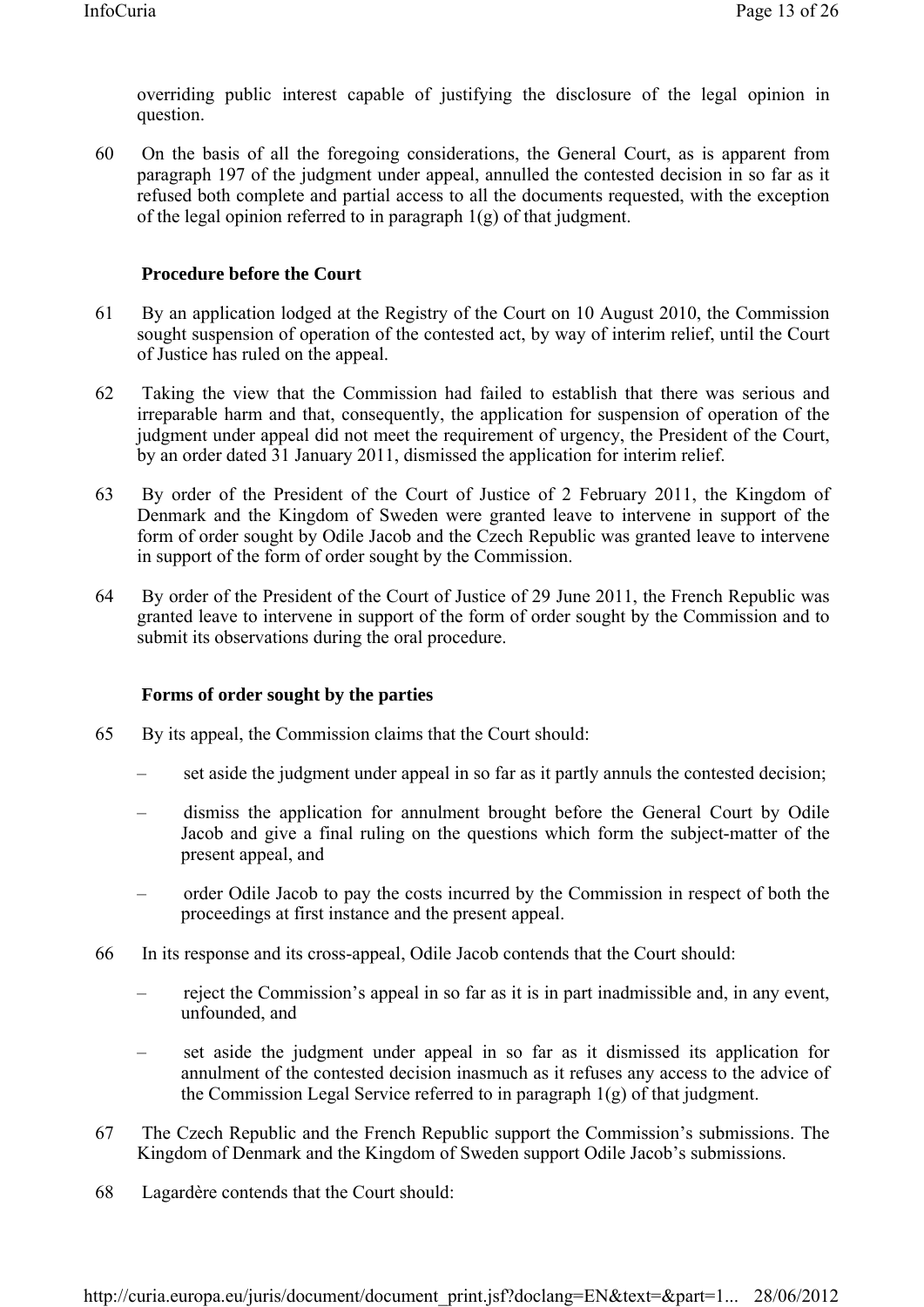- set aside the judgment under appeal in so far as it partly annuls the contested decision;
- dismiss the application for annulment brought before the General Court by Odile Jacob, and
- order Odile Jacob to pay all the costs incurred at first instance and on appeal.

### **The appeal**

- 69 In its appeal, the Commission raises two grounds of appeal, the first alleging that the General Court misinterpreted Regulation No 1049/2001 by failing to take account, for the purposes of the interpretation of the exceptions to the right of access to documents, of the provisions of Regulation No 4064/89.
- 70 The second ground of appeal, which comprises five parts, alleges misinterpretation of Article 4(2) and (3) of Regulation No 1049/2001. The first part refers to the obligation to carry out a concrete, individual examination of each of the documents covered by a request for access. The second part deals with an incorrect interpretation of the third indent of Article 4(2) of that regulation, concerning the exception regarding the protection of the purpose of investigations. The third part relates to an incorrect interpretation of the first indent of Article 4(2) of that regulation, concerning the exception relating to the protection of commercial interests. The fourth part concerns an incorrect interpretation of the second subparagraph of Article 4(3) of the regulation, concerning the exception relating to the protection of the decision-making process. The fifth part concerns an incorrect interpretation of Article 4(6) of Regulation No 1049/2001 concerning the right of partial access to documents.
- 71 At the beginning of its appeal, the Commission, referring to the contested decision, recalls the exceptions by which the documents at issue are covered and which form the basis of the refusal to grant access. Those exceptions are laid down in the following provisions:
	- the third indent of Article 4(2) of Regulation No 1049/2001, regarding the exception relating to the protection of the purpose of investigations, which applies to all the documents at issue;
	- the first indent of Article 4(2) of that regulation, concerning the exception relating to the protection of commercial interests, which applies to the documents referred to in paragraph  $1(d)$ , (e) and (h) and paragraph  $2(b)$ , (c), in part, (d), (f), (g) and (i) of the judgment under appeal;
	- the second subparagraph of Article  $4(3)$  of the regulation, concerning the exception relating to the protection of the decision-making process, which applies to two of the three Commission internal notes referred to in paragraph 1(g) of the judgment under appeal;
	- the second indent of Article 4(2) of that regulation, concerning the protection of legal advice, which applies to the advice of the Commission Legal Service referred to in paragraph  $1(g)$  of the judgment under appeal.

### *Arguments of the parties*

 The incorrect interpretation of Regulation No 1049/2001 relating to the failure to take account of the provisions of Regulation No 4064/89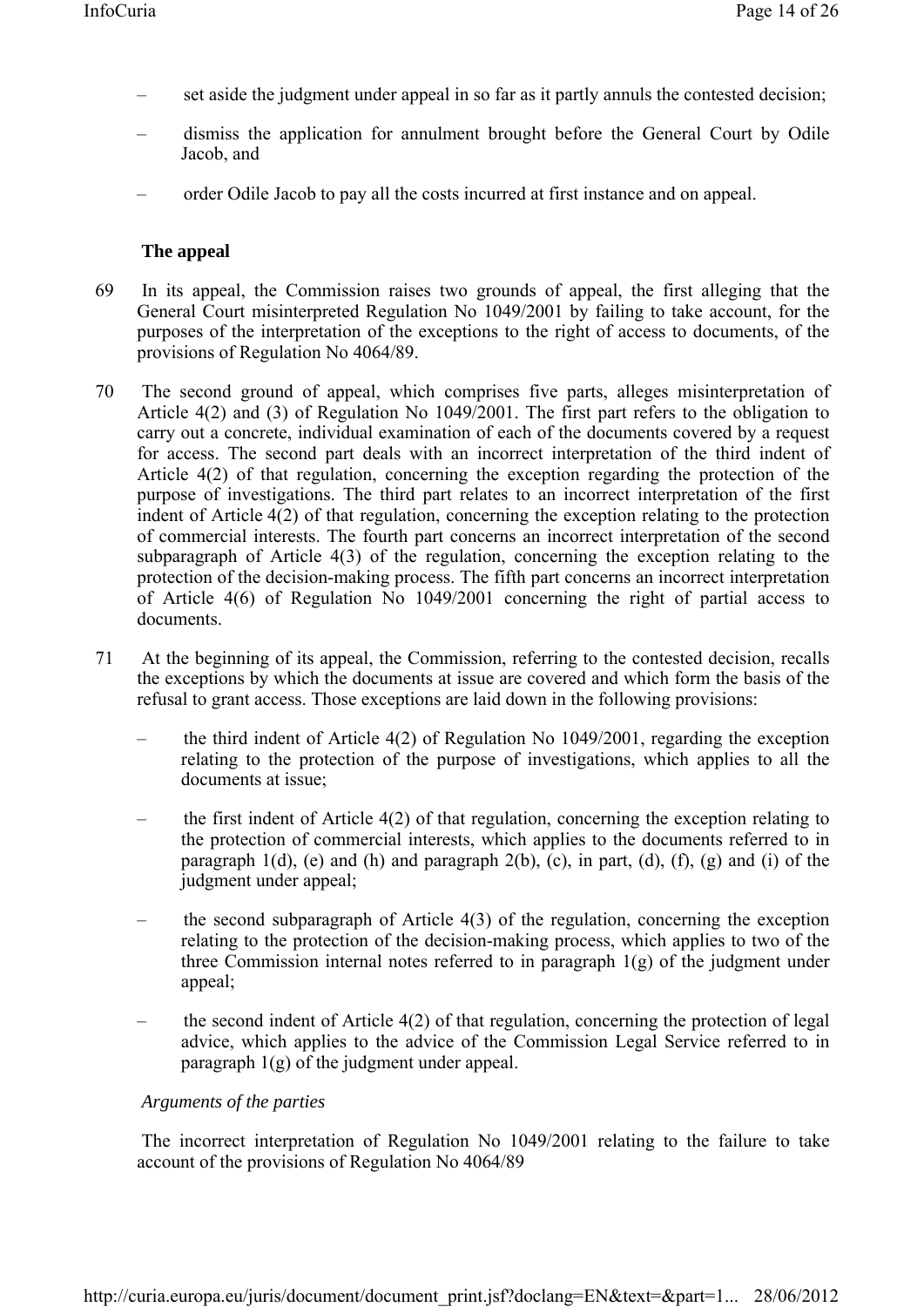- 72 In the submission of the Commission, the General Court did not interpret or apply Regulation No 1049/2001 in a coherent manner, which leads to a contradiction of the provisions relating to procedures for the control of concentrations between undertakings and runs counter to the intention of the European Union legislature. That regulation constitutes a general rule which applies to all documents held by the institutions. Thus, exceptions to the right of access to institution documents were drafted in broad terms in order to protect public or private interests and to be applied in the widest range of situations likely to arise in practice. Those exceptions should therefore be interpreted so as to protect legitimate private or public interests in all fields of activity of the institutions and, more particularly, where those interests have the benefit of express protection by virtue of other provisions of European Union law, such as Regulation No 4064/89.
- 73 The Court of Justice has already had occasion to interpret Regulation No 1049/2001, linking it with other applicable legal acts, in the judgments in Case C-139/07 P *Commission* v *Technische Glaswerke Ilmenau* [2010] ECR I-5885 and Case C-28/08 P *Commission* v *Bavarian Lager* [2010] ECR I-6055. The judgment under appeal has created a multi-faceted contradiction in the application of that case-law.
- 74 The balance of Regulation No 4064/89 has thus been called into question by the General Court. The obligations on undertakings to provide data and information and the Commission's extended powers of investigation are set off against the provisions on increased protection laid down by that regulation and Regulation No 802/2004 which is the latter's implementing regulation. The guarantees of protection are intended, firstly, to enable the smooth functioning of the system of control of concentrations between undertakings in the public interest and, secondly, to ensure respect of the legitimate interest of the undertakings that the information which they send to the Commission is used solely for the purposes of the inquiry and that confidential information is not disclosed, while protecting them from interference in their private activity from the public authority.
- 75 In the submission of the Commission, the duty of professional secrecy arising from Article 339 TFEU and from Article 17 of Regulation No 4064/89 is intended to avoid harm to undertakings' business secrets and other commercial interests, but also to ensure their rights of defence. That interpretation is based on the judgments in Case C-67/91 *Asociación Española de Banca Privada and Others* [1992] ECR I-4785; Joined Cases C-238/99 P, C-244/99 P, C-245/99 P, C-247/99 P, C-250/99 P to C-252/99 P and C-254/99 P *Limburgse Vinyl Maatschappij and Others* v *Commission* [2002] ECR I-8375; and Case C-450/06 *Varec* [2008] ECR I-581.
- 76 The Commission points out that the data sent to it by undertakings which are party to a merger must be regarded as relating to their private activity and as such are subject to compliance with the provisions of Article 8 of the European Convention for the Protection of Human Rights and Fundamental Freedoms, signed in Rome on 4 November 1950. The right of access to documents in the merger file is available only to the parties which are directly involved in the proceeding, with the exception of documents covered by business secrecy and, if appropriate, to other natural or legal persons showing a sufficient interest, in accordance with Article 18(3) of Regulation No 4064/89. Any other applicant unable to demonstrate such an interest will be refused access to the documents in the file on that basis alone without any other justification.
- 77 Thus, in the judgment under appeal, the General Court deliberately failed to have regard to the system laid down in Regulations No 4064/89 and No 802/2004.
- 78 By giving primacy to Regulation No 1049/2001 over any other legal text, not only over Regulation No 4064/89 but also over the Charter of Fundamental Rights of the European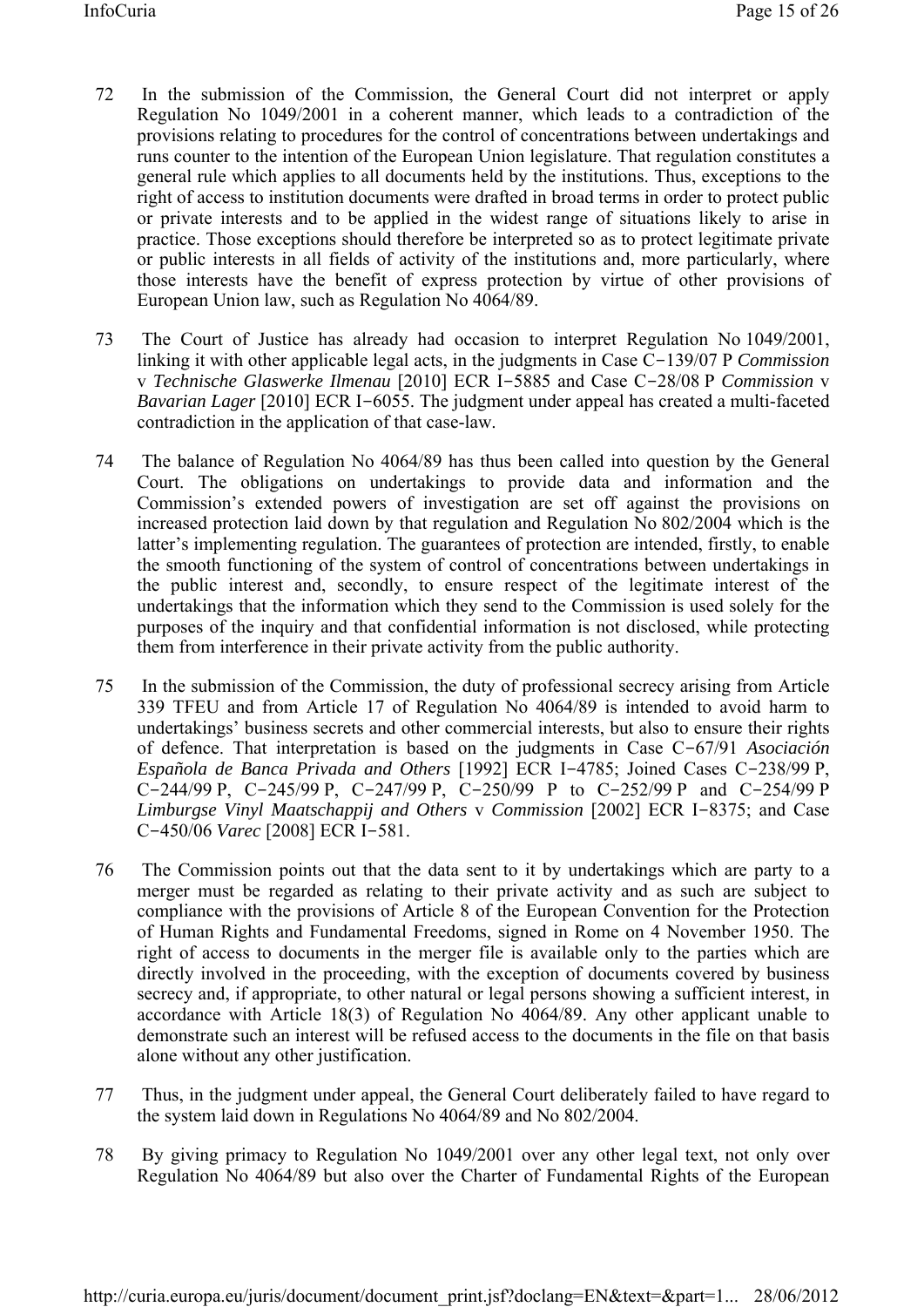Union and the European Convention for the Protection of Human Rights and Fundamental Freedoms, the General Court failed to have regard to European Union law.

- 79 Lagardère argues that the General Court was wrong to reject, in paragraphs 33 to 38 of the judgment under appeal, the argument concerning the exclusive application of the rules on access to the file laid down in the field of control of mergers.
- 80 In support of the appeal, the Czech Republic points out that the principle of access to institution documents is not an absolute principle and that it is subject to certain limits, such as respect for the professional secrets or business secrets of the parties to the proceedings. Consequently, it is necessary for access to documents containing information to be restricted to those applicants who are affected 'to a certain degree' and who have demonstrated sufficient interest within the meaning of Regulation No 4064/89. The Czech Republic submits that, where mergers are concerned, the fact of allowing access to documents could give a considerable market advantage to the competitors of the undertaking which is party to the proceedings.
- 81 Odile Jacob points out that the ground of appeal relating to the application of the provisions of Regulation No 4064/89 is raised for the first time at the appeal stage and must, therefore, be regarded as inadmissible. The undertaking argues that the Commission's conduct at the present instance is paradoxical, since the institution had totally disregarded the applicability of that regulation when it decided to produce certain documents, selectively, before the General Court or while dealing with the requests for access to the documents at issue.
- 82 In the alternative, Odile Jacob points out that, in any event, the first ground of appeal is manifestly unfounded. The Commission applies incorrectly the principle of the coherence of the legal order of the European Union to support its argument. The travaux préparatoires of Regulation No 1049/2001 contradict the Commission's assessment of the link between that regulation and the regulations specific to the field of access to documents. The principles laid down in that regulation can be overridden only where specific rules provide for wider access and not vice versa. Competition law is not a derogatory system restricting the provisions of Regulation No 1049/2001. The regulations concerning mergers and those relating to the right of access are not contradictory and the General Court was correct to establish a balance between them.
- 83 In the submission of Odile Jacob, a distinction must be drawn, as regards access to documents concerning inquiries into mergers, between the reports between the Commission and the undertakings concerned in the inquiry and the reports between the Commission and third parties. In the first case, Regulation No 4064/89 guarantees that the rights of defence of undertakings concerned in those inquiries will be protected. In the second, the Commission is under a duty of transparency by virtue of Regulation No 1049/2001. Those two obligations have a single purpose, that of ensuring that the Commission's action remains within its lawful limits. There is no analogy, which the Commission seeks to draw, between the present case and the case which gave rise to the judgment in *Commission* v *Bavarian Lager*.
- 84 The Kingdom of Sweden points out, in support of Odile Jacob, that the fact that special legislation provides other rules for access to institution documents does not mean that those rules must automatically take precedence over those in Regulation No 1049/2001. Having regard to all the rules on secrecy, such an interpretation would considerably reduce the importance of that regulation and would run counter to the principle of the greatest possible transparency in the institutions' activities, set out in Articles 1 TEU, 15 TFEU and 42 of the Charter of Fundamental Rights of the European Union, and would render that regulation meaningless and ineffective.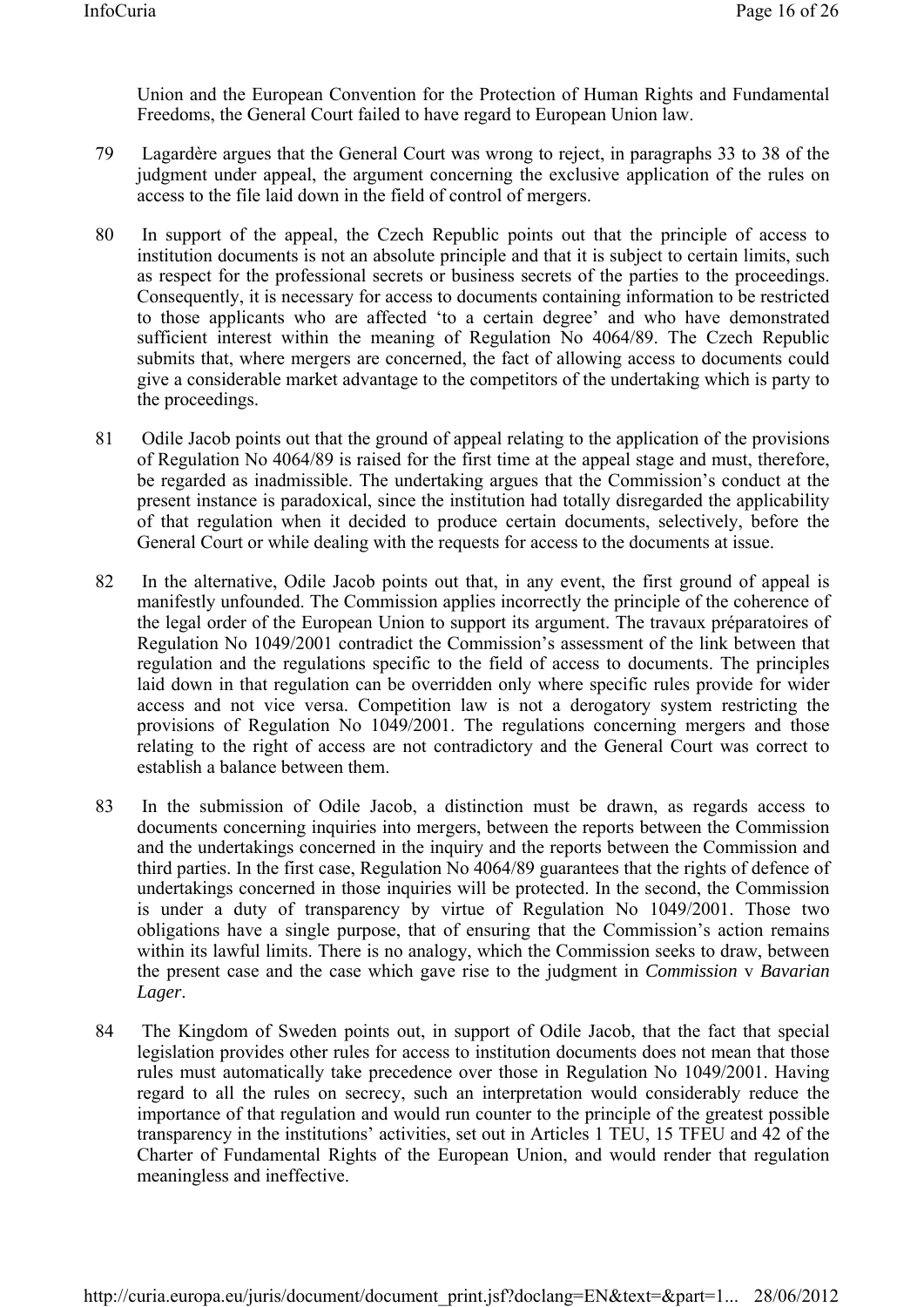- 85 The Kingdom of Sweden notes that the judgments in *Asociación Española de Banca Privada and Others* and *Limburgse Vinyl Maatschappij and Others* v *Commission* state that the restriction on use of information gathered in merger control proceedings, together with the duty of professional secrecy, is intended to protect undertakings' rights of defence. That restriction prevents the Commission from making use, in any other context, of information provided by the undertakings in such a proceeding. However, as the General Court pointed out, that restriction has no purpose other than to restrict the Commission's right itself to use the information covered by that restriction and does not affect the public's right to peruse the documents. There is, in its view, no need to take account of Article 17(1) of Regulation No 4064/89 when interpreting the exceptions laid down in Regulation No 1049/2001.
- 86 Furthermore, in the view of the Kingdom of Sweden, nor can Article 17(2) of Regulation No 4064/89, on the obligation of professional secrecy, and Article 18(3) thereof, which protects the parties' rights of defence, be understood as being capable of leading the exceptions laid down in Regulation No 1049/2001 to be given a broader interpretation than that which emerges from Article 4 of that regulation.

The incorrect interpretation of Article 4(2) and (3) of Regulation No 1049/2001

– The first part of the second ground of appeal, regarding the obligation of a concrete, individual examination of each document concerned

- 87 By the first part of the second ground of appeal, the Commission disputes the existence of an obligation to carry out a concrete, individual examination of all the documents at issue, established by the judgment under appeal.
- 88 Supported by Lagardère, it is of the view that the judgment in *Commission* v *Technische Glaswerke Ilmenau*, which applies to State aid, can be transposed to merger control proceedings, inasmuch as that judgment establishes a general presumption that the public disclosure of the documents in the file would, in principle, undermine protection of the purpose of the investigation.
- 89 It submits that it is appropriate to accept the existence of a general presumption that access to documents which are not accessible to third parties who are outside the proceeding concerned would, in principle, undermine protection of the purpose of the inquiries. Such documents are accessible only where they are not covered by that presumption or where there is an overriding public interest in their disclosure in accordance with Article 4(2) of Regulation No 1049/2001.
- 90 Odile Jacob, relying on the reasoning of the General Court, believes that the first part of the second ground of appeal is unfounded. A concrete, individual examination of each document constitutes an approach to be adopted as a matter of principle, which applies to all the exceptions in Article 4(1) and (3) of Regulation No 1049/2001, even in the field of control of mergers. The fact that the Commission is in possession of highly confidential information does not in any way relieve it of the obligation to carry out that concrete, individual examination, if only to ascertain which of those documents do not contain such information and to which, as appropriate, full or partial access might be granted.
- 91 Odile Jacob is of the view that the reference to the judgment in *Commission* v *Technische Glaswerke Ilmenau* is not relevant to a case relating to a merger since, in cases of State aid, which was the subject-matter of that judgment, the interested parties have no right of access to documents in the Commission's administrative file, which is not so in the case of controls of mergers since Articles 17 and 18 of Regulation No 4064/89 authorise such access. Moreover, in the case which gave rise to the judgment in *Commission* v *Technische Glaswerke Ilmenau*, part of the aid in question was in the process of being examined by the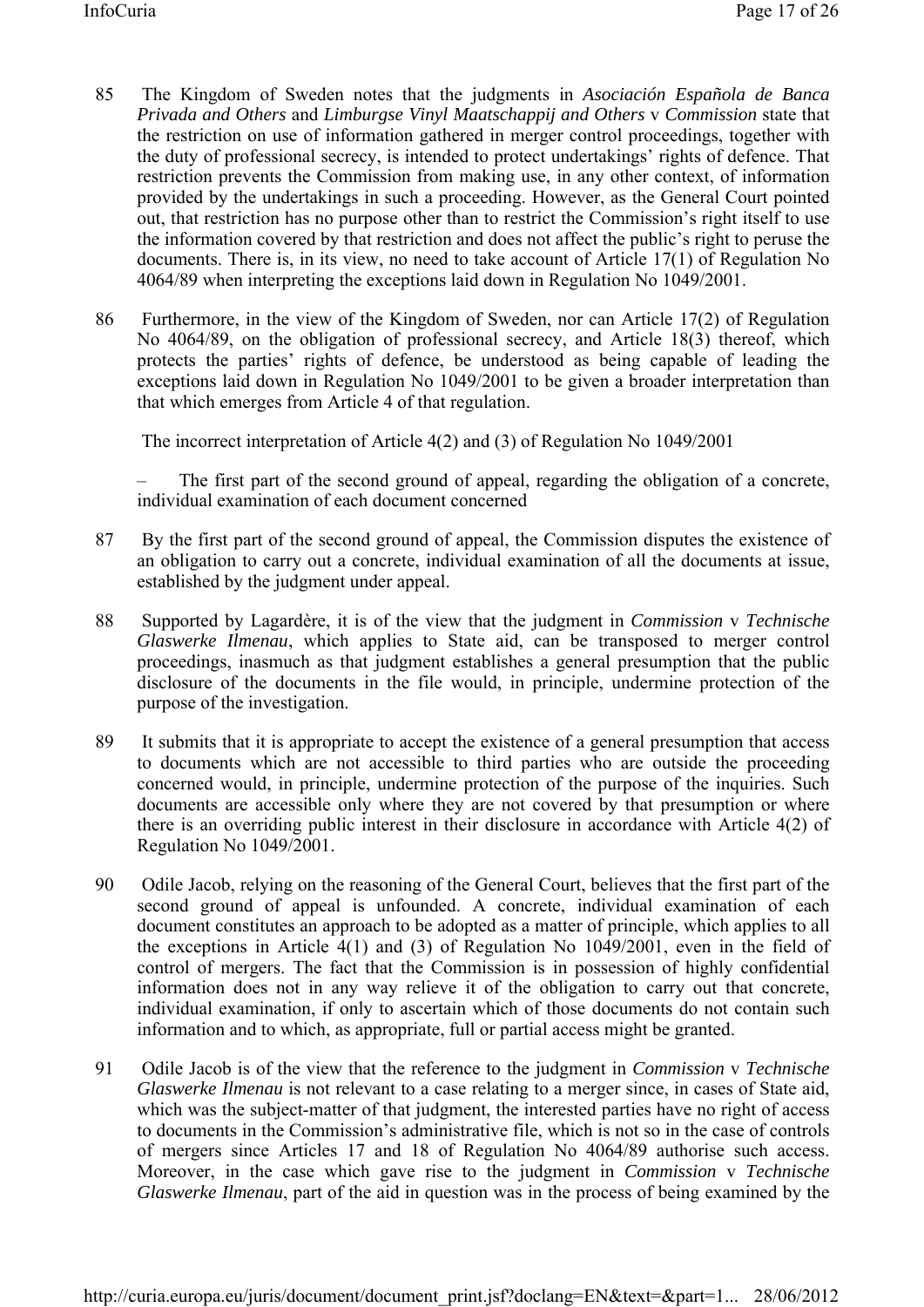Commission, so that it had not yet become possible to raise the exception relating to the protection of the purpose of investigations.

– The second part of the second ground of appeal, alleging incorrect interpretation of the third indent of Article 4(2) of Regulation No 1049/2001, concerning the exception relating to protection of the purpose of investigations

- 92 The Commission submits that the investigation to which the documents at issue are connected could not be regarded as closed, since the validity of the decision on compatibility and the approval decision were in dispute and, in the event that those decisions were annulled, the Commission would have to reopen its investigation. Thus, the finding of the General Court, in paragraph 77 of the judgment under appeal, that, when the contested decision was adopted, the documents sought no longer fell within the scope of the exception relating to the protection of the purpose of investigations runs counter to the law.
- 93 It follows from the judgment in *Commission* v *Technische Glaswerke Ilmenau* that that exception can continue to apply and justify a global refusal of access to documents, without it being necessary to undertake a concrete examination after adoption of the Commission decision closing the investigation. That judgment does not draw a distinction in the stage of progress of proceedings as between ongoing investigations and closed investigations.
- 94 The Commission is of the opinion that the judgment under appeal, in its interpretation of the third indent of Article 4(2) of Regulation No 1049/2001, disregards the objective of that provision and leads to a paradox in the control of mergers. While access to the file is refused, under the competition rules, without any examination of the documents, to any third party who does not demonstrate 'sufficient interest' in the proceeding, that access can be refused to a member of the public only on the basis of a concrete, detailed examination of the content of the documents at issue and with detailed reasons, which totally distorts the structure of the procedure in that field.
- 95 Odile Jacob points out that the arguments raised in the context of the second part of the second ground of appeal in essence repeat the arguments already put forward by the Commission at first instance and in the context of the first part of the second ground of appeal.
- 96 Odile Jacob submits that Regulations No 4064/89 and No 1049/2001 are not contradictory as regards third party access to the files. Both regulations provide that 'third parties', whoever they may be, can neither have the benefit of an absolute right of access nor be faced with an absolute refusal of access.

– The third part of the second ground of appeal, alleging incorrect interpretation of the first indent of Article 4(2) of Regulation No 1049/2001 concerning the exception relating to the protection of commercial interests

97 The Commission challenges the interpretation made by the General Court of the first indent of Article 4(2) of Regulation No 1049/2001, concerning the exception relating to the protection of commercial interests. The Commission submits that, by its nature, a merger requires a large amount of extremely confidential information to be sent, to which the duty of professional secrecy arising from Article 339 TFEU and from Article 17 of Regulation No 4064/89 apply. Consequently, in the present case, in order to ensure the confidentiality of the documents at issue and the restriction of their use to that which is laid down in Article 16 of Regulation No 1049/2001, it is necessary for it to be possible to refuse access to documents without it being necessary to undertake a concrete, detailed examination of them. Nor is it necessary to consult a third party, since it is clear from Article 4(4) of Regulation No 1049/2001 that the documents at issue could not be disclosed to the public. Furthermore,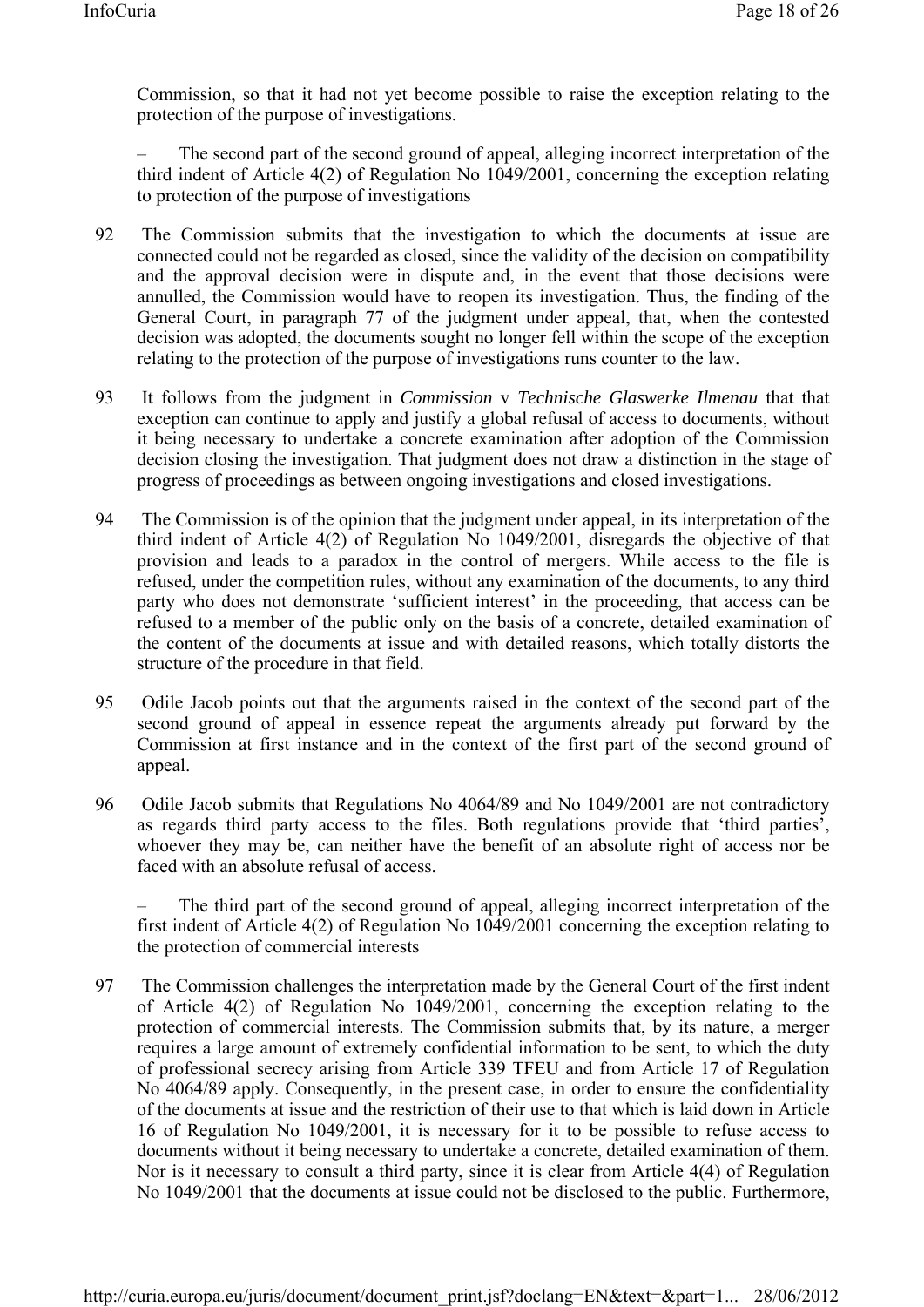the party which supplied those documents, namely Lagardère, remains opposed to their disclosure, as is proved by its participation in the present proceedings.

98 Odile Jacob is of the opinion that the rules of access laid down in Regulation No 4064/89 do not relieve the Commission of the obligation to carry out a concrete, individual examination of each of the documents, including confidential documents, covered by a request for access pursuant to Regulation No 1049/2001, in order to balance the interests affected and to ensure adequate protection of both the commercial interests of the undertakings in question and the right of access to documents, at least partial, which can be refused only on the basis of concrete, individual reasons. Moreover, the notions of confidentiality, within the meaning of Regulation No 4064/89, and of protection of commercial interests have equivalent meanings. In any event, where there is a potential conflict between Regulations No 4064/89 and No 1049/2001, it cannot be suggested that the latter should yield, since it lays down a requirement that all other provisions concerning access to institution documents comply with its provisions.

– The fourth part of the second ground of appeal, alleging incorrect interpretation of the second subparagraph of Article 4(3) of Regulation No 1049/2001 concerning the exception related to the protection of the institution's decision-making process

- 99 In the Commission's submission, the General Court made an incorrect interpretation of the second subparagraph of Article 4(3) of Regulation No 1049/2001, concerning the exception relating to the protection of the institution's decision-making process. The Commission points out, as for the other exceptions, that there is a presumption of inaccessibility of internal documents concerning mergers, in order to avoid the Commission's decisionmaking process being seriously undermined.
- 100 Odile Jacob rejects the notion of 'presumption of inaccessibility' of documents concerning mergers. The Commission ought to have advanced concrete justification and not general considerations. The travaux préparatoires which led to the adoption of Regulation No 1049/2001 rejected the principle that all internal memoranda of the institutions should be inaccessible. Consequently, in the submission of Odile Jacob, it cannot be accepted that access to any internal memorandum is refused on the sole ground that that memorandum constitutes an opinion within the meaning of the second subparagraph of Article 4(3) of that regulation.

– The fifth part of the second ground of appeal, alleging incorrect interpretation of Article 4(6) of Regulation No 1049/2001, relating to the right of partial access

- 101 The Commission is of the view that it was able validly to refuse access to the documents at issue on the basis of general presumptions and that thus there could be no infringement of the right of partial access to those documents under Article 4(6) of Regulation No 1049/2001.
- 102 Odile Jacob submits that the Commission could not, on the basis of a general presumption of inaccessibility, escape its obligation to disclose the documents at issue and, in particular, was required to examine whether it was possible to grant partial access to them, as provided for in Article 4(6) of that regulation.

 *Findings of the Court* 

103 Since the first and second ground of appeal overlap to a great extent, it is appropriate to examine them together.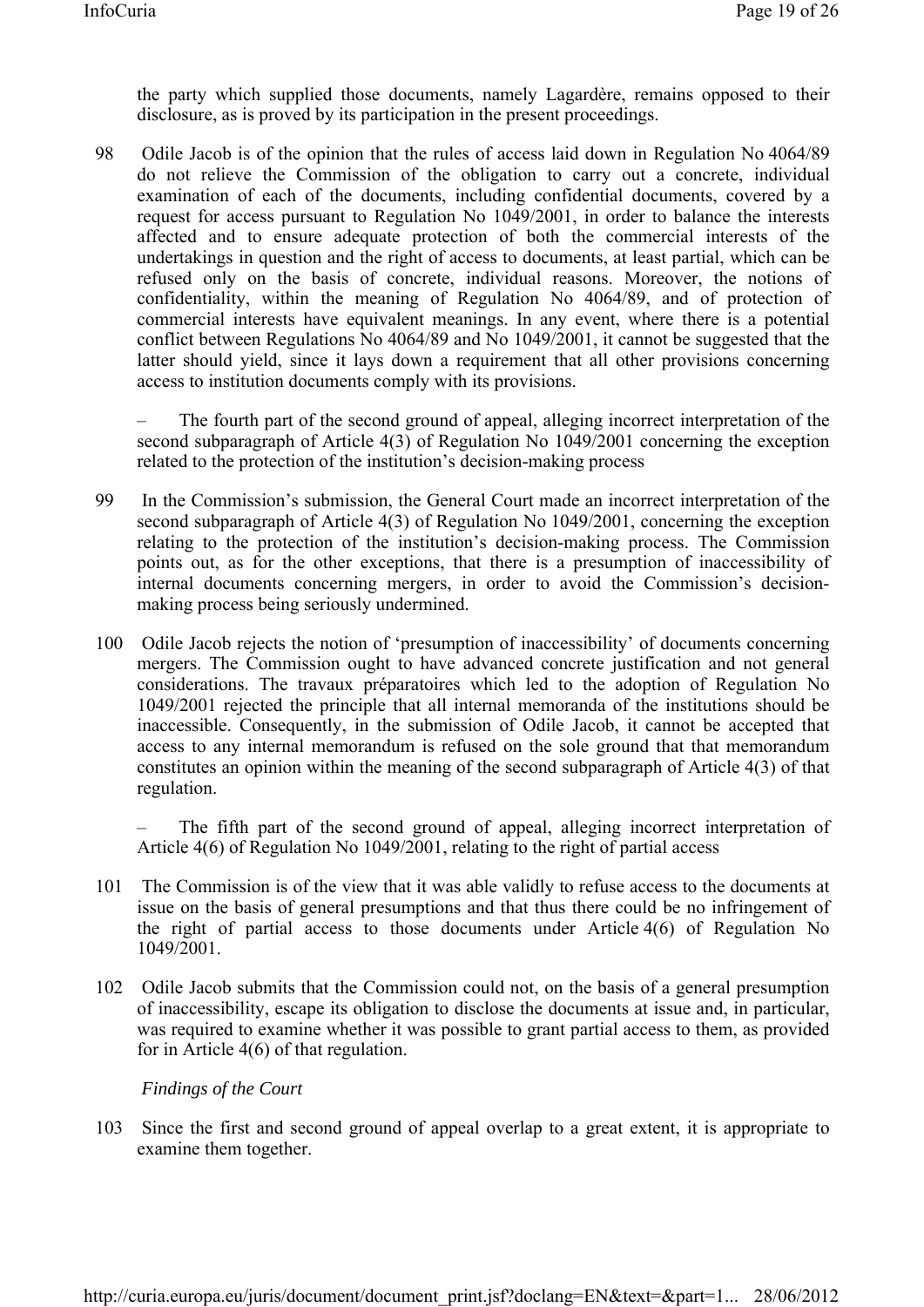- 104 First of all, it is appropriate to deal with the argument raised by Odile Jacob that the question of the link between Regulation No 4064/89 and Regulation No 1049/2001 is inadmissible at the stage of the appeal.
- 105 That argument is unfounded. It is established that, in its defence before the General Court, the Commission raised the exception relating to the protection of the purpose of investigations, laid down in the third indent of Article 4(2) of Regulation No 1049/2001, to justify its refusal to disclose the documents at issue. Despite the fact that, in that defence, the Commission did not expressly cite Regulation No 4064/89, there is no doubt that the investigations referred to by the Commission related to an administrative proceeding of merger falling within the scope of that regulation. That is apparent from the first letter of 27 January 2005 from Odile Jacob requesting the Commission to grant access to documents in the administrative procedure which led to the adoption of the decision on compatibility. The first document which the General Court identified in paragraph 1(a) of the judgment under appeal as a document requested is the decision of 5 June 2003 to initiate an in-depth investigation under Article 6(1)(c) of Regulation No 4064/89. Furthermore, in its reply before the General Court, the Commission refers expressly to that regulation.
- 106 Thus, it must be found that the question of the link between Regulation No 4064/89 and Regulation No 1049/2001 does not alter the subject-matter of the dispute and must be examined by the Court.
- 107 By its two grounds of appeal, the Commission submits, in essence, that the reasoning of the General Court is incorrect, because the relevant provisions of Regulation No 4064/89 concerning access to documents in merger control proceedings were not taken into consideration for the interpretation of the exceptions to the right of access laid down in the first and third indents of Article 4(2) of Regulation No 1049/2001 relating to the protection of commercial interests and the protection of the purpose of investigations respectively.
- 108 In the light of the case-law of the Court of Justice concerning the relationship between Regulation No 1049/2011 and certain specific rules of European Union law, laid down in particular in *Commission* v *Technische Glaswerke Ilmenau*; *Commission* v *Bavarian Lager*; and Joined Cases C-514/07 P, C-528/07 P and C-532/07 P *Sweden and Others* v *API and Commission* [2010] ECR I-8533, that complaint is well founded.
- 109 The present case concerns the relationship between Regulation No 1049/2001 and other rules, namely Regulation No 4064/89, which governs a specific field of European Union law. Those regulations have different objectives. The first is designed to ensure the greatest possible transparency of the decision-making process of the public authorities and the information on which they base their decisions. It is thus designed to facilitate as far as possible the exercise of the right of access to documents, and to promote good administrative practices. The second is designed to ensure compliance with the duty of professional secrecy in merger control proceedings which have a Community aspect.
- 110 Those regulations do not contain a provision expressly giving one regulation primacy over the other. Accordingly, it is appropriate to ensure that each of those regulations is applied in a manner compatible with the other and which enables a coherent application of them.
- 111 In accordance with the case-law of the Court, although Regulation No 1049/2001 is designed to confer on the public as wide a right of access as possible to documents of the institutions, that right of access is nevertheless subject, in the light of the regime of exceptions laid down in Article 4 thereof, to certain limits based on reasons of public or private interest (see, to that effect, *Commission* v *Technische Glaswerke Ilmenau*, paragraph 51).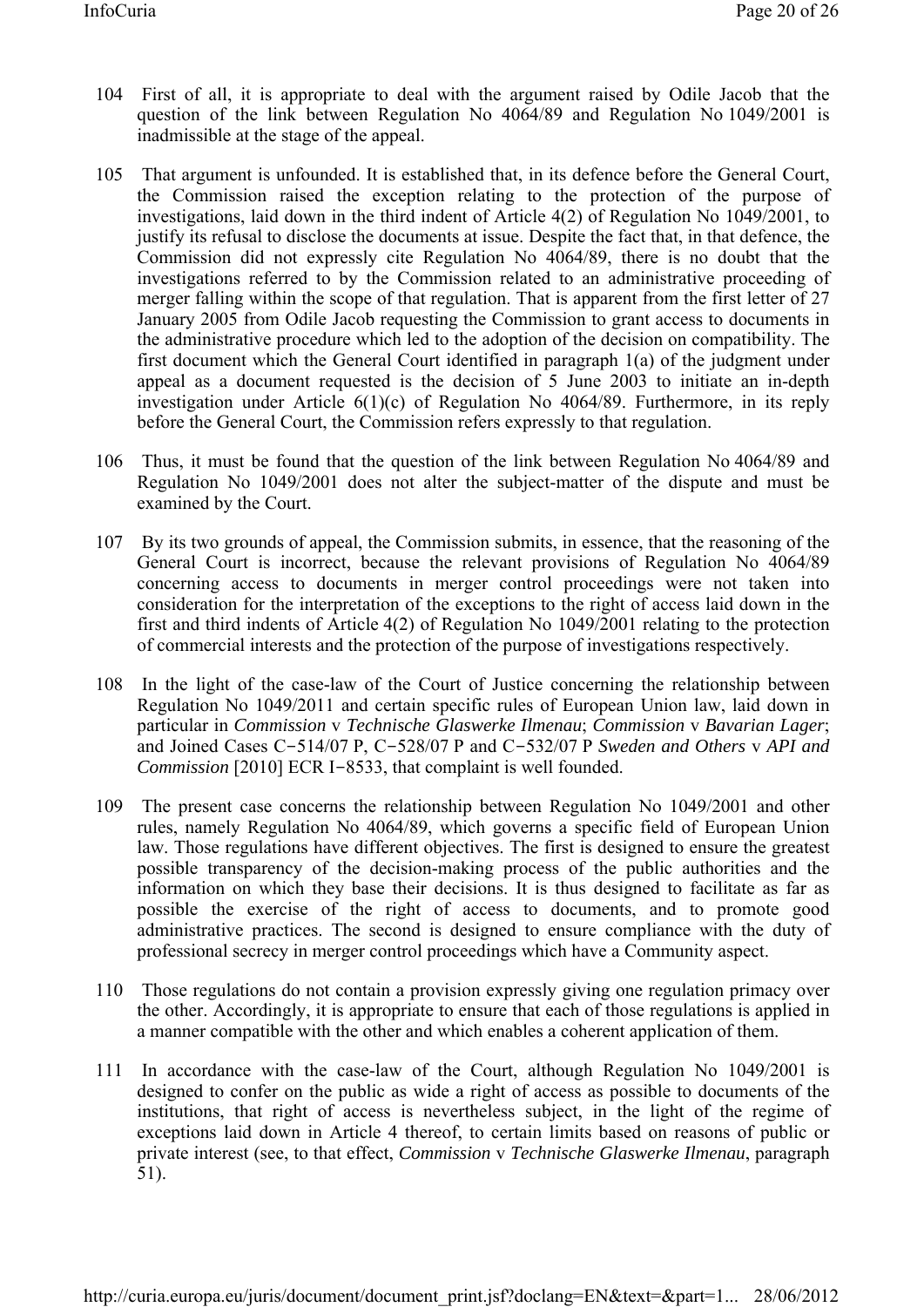- 112 In the present case, the Commission refused to send Odile Jacob the documents at issue relying, firstly, in respect of all those documents, on the exception laid down in the third indent of Article 4(2) of Regulation No 1049/2001 and, secondly, in respect of some of those documents, the exceptions relating to the protection of commercial interests, the protection of the institution's decision-making process, the protection of legal advice and the protection of the purpose of investigations respectively, laid down in the first indent of Article 4(2), the second subparagraph of Article 4(3) and the second indent of Article 4(2) of that regulation respectively.
- 113 In that regard, it must be noted that a European Union institution, when assessing a request for access to documents held by it, may take into account more than one of the grounds for refusal set out in Article 4 of Regulation No 1049/2001.
- 114 In the present case, the Commission was able, in consequence, legitimately to base its refusal of access to the documents at issue cumulatively on a number of grounds. The grounds for refusal are based, as regards all those documents, principally on the exception relating to the protection of the purpose of investigations, then to a lesser degree and more specifically on the other exceptions, as set out in paragraph 112 of the present judgment.
- 115 Firstly, with regard to the documents exchanged between the Commission and notifying parties or third parties, it is common ground that the documents at issue do in fact relate to an investigation within the meaning of the third indent of Article 4(2) of Regulation No 1049/2001. Furthermore, having regard to the objective of merger control proceedings, which consists of ascertaining whether or not a merger gives the notifying parties a market power which may significantly affect competition, the Commission gathers, in the context of such a procedure, sensitive information about the commercial strategies of the undertakings concerned, their sales figures, their market shares or their business relations, so that access to documents in such a procedure can undermine the protection of the commercial interests of those undertakings. Accordingly, the exceptions relating to the protection of commercial interests and that of the purpose of investigations are, in the present case, closely connected.
- 116 It is true that, in order to justify refusal of access to a document, it is not sufficient, in principle, for that document to fall within an activity or an interest mentioned in Article 4(2) of Regulation No 1049/2001. The institution concerned must also supply explanations as to how access to that document could specifically and actually undermine the interest protected by an exception laid down in that article. However, it is open to the institution to base its decisions in that regard on general presumptions which apply to certain categories of documents, as similar general considerations are likely to apply to requests for disclosure relating to documents of the same nature (see *Commission* v *Technische Glaswerke Ilmenau*, paragraphs 53 and 54 and the case-law cited).
- 117 As regards procedures for reviewing State aid, such general presumptions may arise from Council Regulation (EC) No 659/1999 of 22 March 1999 laying down detailed rules for the application of Article [88] of the EC Treaty (OJ 1999 L 83, p. 1), which specifically regulates the field of State aid and which contains provisions concerning access to information and to documents obtained in the context of the investigation and aid review proceedings (see, to that effect, *Commission* v *Technische Glaswerke Ilmenau*, paragraphs 55 to 57).
- 118 Such general presumptions are applicable to merger control proceedings because the legislation governing those procedures also lays down strict rules as regards the treatment of information obtained or established in those proceedings.
- 119 Articles 17 and 18(3) of Regulation No 4064/89 and Article 17 of Regulation No 447/98 restrict the use of information in merger control proceedings, by limiting access to the file to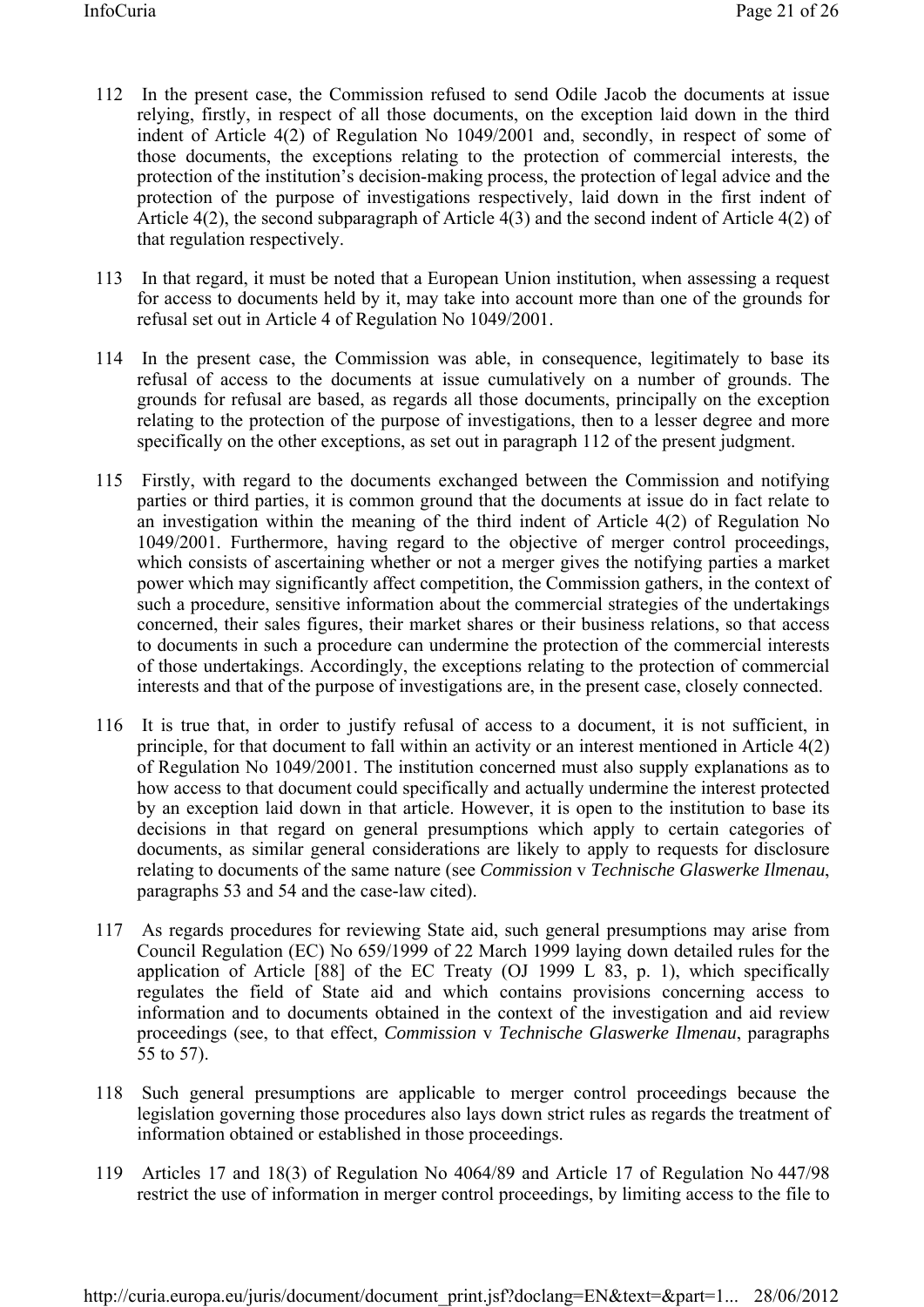'parties directly involved' and 'other involved parties', subject to the legitimate interest of the undertakings concerned in the non-disclosure of their business secrets, and by requiring that the information gathered is used only for the purposes of the relevant request for information, review or hearing, and that the information which, by its nature, is covered by the duty of professional secrecy is not disclosed. Those provisions have been repeated, in essence, in Articles 17 and 18(3) of Regulation No 139/2004 and in Article 17 of Regulation No 802/2004.

- 120 It is true that the right to consult the administrative file in the context of merger control proceedings and the right of access to documents, pursuant to Regulation No 1049/2001, are legally distinct, but the fact remains that they lead to a comparable situation from a functional point of view. Whatever the legal basis on which it is granted, access to the file enables the interested parties to obtain all the observations and documents submitted to the Commission (see, to that effect, *Commission* v *Technische Glaswerke Ilmenau*, paragraph 59).
- 121 In those circumstances, generalised access, on the basis of Regulation No 1049/2001, to the documents exchanged in such a procedure between the Commission and the notifying parties or third parties would, as the Commission has pointed out, jeopardise the balance which the European Union legislature sought to ensure in the merger regulation between the obligation on the undertakings concerned to send the Commission possibly sensitive commercial information to enable it to assess the compatibility of the proposed transaction with the common market, on the one hand, and the guarantee of increased protection, by virtue of the requirement of professional secrecy and business secrecy, for the information so provided to the Commission, on the other.
- 122 If persons other than those entitled to have access to the file by the rules on merger control proceedings, or those who could be regarded as involved parties but have not used their right of access to the information or have been refused access, were able to obtain access to the documents relating to such a procedure on the basis of Regulation No 1049/2001, the system introduced by that legislation would be undermined.
- 123 Consequently, for the purposes of interpretation of the exceptions under the first and third indents of Article 4(2) of Regulation No 1049/2001, the General Court should have acknowledged the existence of a general presumption that disclosure of documents exchanged between the Commission and undertakings during merger control proceedings undermines, in principle, both protection of the objectives of investigation activities and that of the commercial interests of the undertakings involved in such a procedure (see, to that effect, *Commission* v *Technische Glaswerke Ilmenau*, paragraph 61).
- 124 Having regard to the nature of the interests protected in the context of merger control proceedings, clearly the conclusion reached in the preceding paragraph of this judgment is correct irrespective of whether the request for access concerns a control procedure which is already closed or a pending procedure. The publication of sensitive information concerning the economic activities of the undertakings involved is likely to harm their commercial interests, regardless of whether a control procedure is pending. Furthermore, the prospect of such publication after a control procedure is closed runs the risk of adversely affecting the willingness of undertakings to cooperate when such a procedure is pending.
- 125 It must, in addition, be pointed out that, under Article 4(7) of Regulation No 1049/2001, the exceptions relating to privacy or commercial interests and in the case of sensitive documents may apply for a period of 30 years and may, if necessary, continue to apply after this period.
- 126 The general presumption referred to above does not exclude the possibility of demonstrating that a given document disclosure of which has been requested is not covered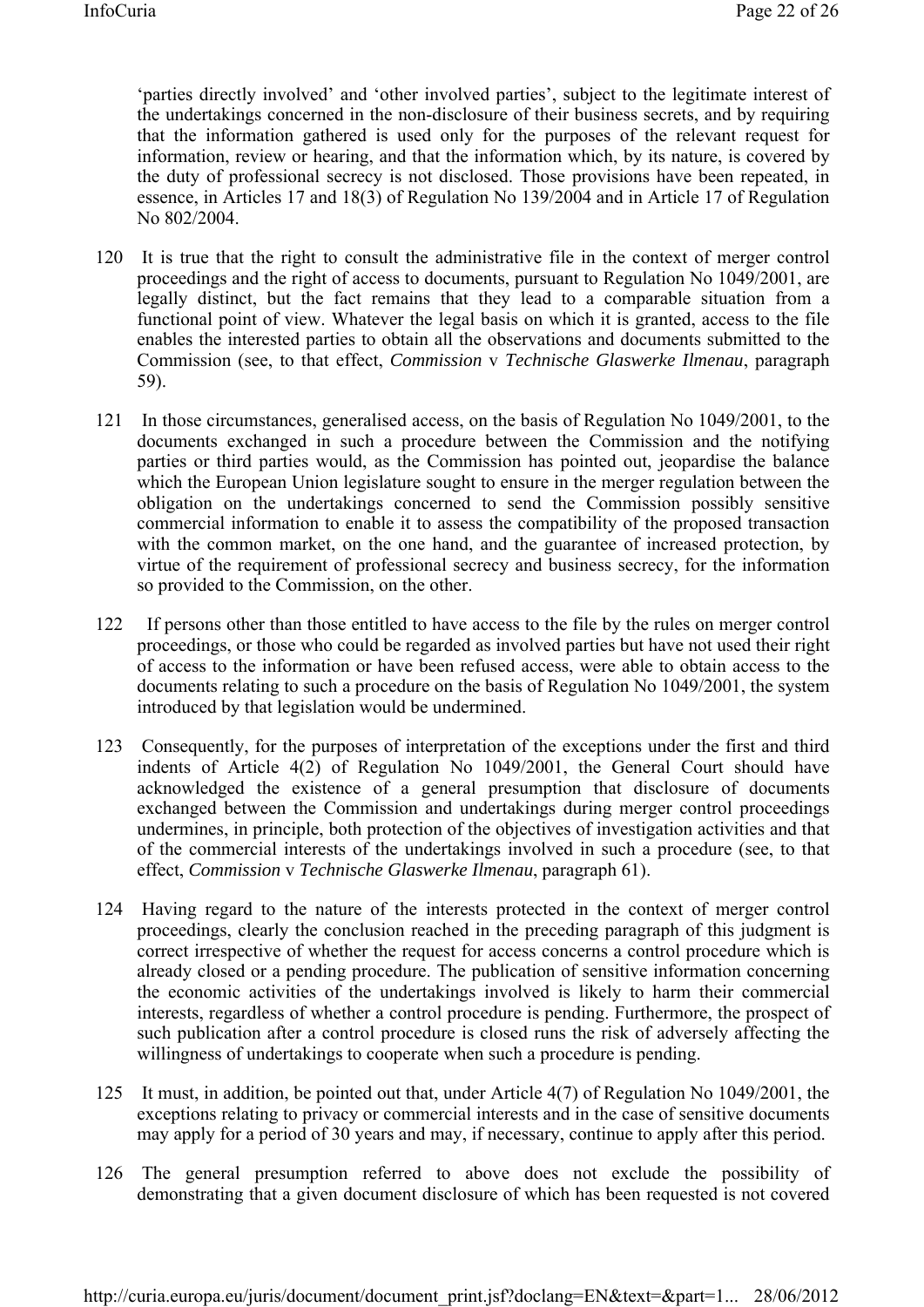by that presumption, or that there is a higher public interest justifying the disclosure of the document concerned by virtue of Article 4(2) of Regulation No 1049/2001 (*Commission* v *Technische Glaswerke Ilmenau*, paragraph 62).

- 127 Secondly, with regard to the exception laid down in the second subparagraph of Article 4(3) of Regulation No 1049/2001, it is appropriate to note that that exception has been relied upon, by the Commission, to refuse access to a note from the Competition DG to the Commission's Legal Service requesting an opinion on the application of Article 3(5)(a) of Regulation No 4064/89 and a note to the Member of the Commission responsible for competition summarising the state of the file, as set out in paragraph  $1(g)$  of the judgment under appeal.
- 128 In that regard, it must be pointed out that, as in the situation giving rise to the judgment in *Commission* v *Technische Glaswerke Ilmenau* (see, in particular, paragraphs 14 and 22 of that judgment), legal proceedings before the General Court were ongoing, in the present case, when the request for access to the documents at issue was made. It is common ground that those documents were requested by Odile Jacob in order to be used in support of its action in Case T-279/04, pending before the General Court when the request for access was made.
- 129 Such a situation is different from that which gave rise to the judgment of 21 July 2011 in Case C-506/08 P *Sweden* v *MyTravel and Commission* [2011] ECR I-0000, in which, when the request for access to internal documents drawn up in the context of an administrative merger control procedure was made, the Commission decision relating to the merger in question had been annulled by the General Court in a judgment which became *res judicata*  in the absence of any appeal lodged against it and in which the Commission had not, following that judgment annulling its decision, recommenced its activities with a view to the eventual adoption of a new decision relating to that merger. It also differs from the situation which gave rise to the judgment delivered today in Case C-477/10 P *Commission* v *Agrofert Holding*, where the request for access to internal documents was made when the Commission decision which closed the merger control procedure to which those documents were related had become final in the absence of any legal action brought against that decision.
- 130 In a situation such as that in the present case, where the institution concerned could, according to the result of the legal proceedings, be called upon to recommence its investigation activities with a view to the eventual adoption of a new decision on the merger in question, it is appropriate to accept that there is a general presumption that the obligation which is placed on that institution to disclose, during that procedure, internal memoranda such as those referred to in paragraph 127 of this judgment would seriously undermine the institution's decision-making process.
- 131 Such an assessment is also valid as regards the legal advice referred to in paragraph 1(g) of the judgment under appeal, over and above the considerations appropriately set out by the General Court in paragraph 160 of the judgment under appeal.
- 132 It must also be pointed out that, in paragraphs 84 and 85 of the judgment in *Sweden and Others* v *API and Commission*, the Court held that the limitations placed on the application of the principle of transparency in relation to judicial activities pursue the same objective of ensuring that exercise of the right of access to the documents of the institutions does not undermine the protection of court proceedings. In the Court's view, the protection of those proceedings implies that compliance with the principles of equality of arms and the sound administration of justice must be ensured. The Court added, in paragraph 87 of that judgment, that access to documents by one party could well upset the vital balance between the parties to a dispute – the state of balance which is at the basis of the principle of equality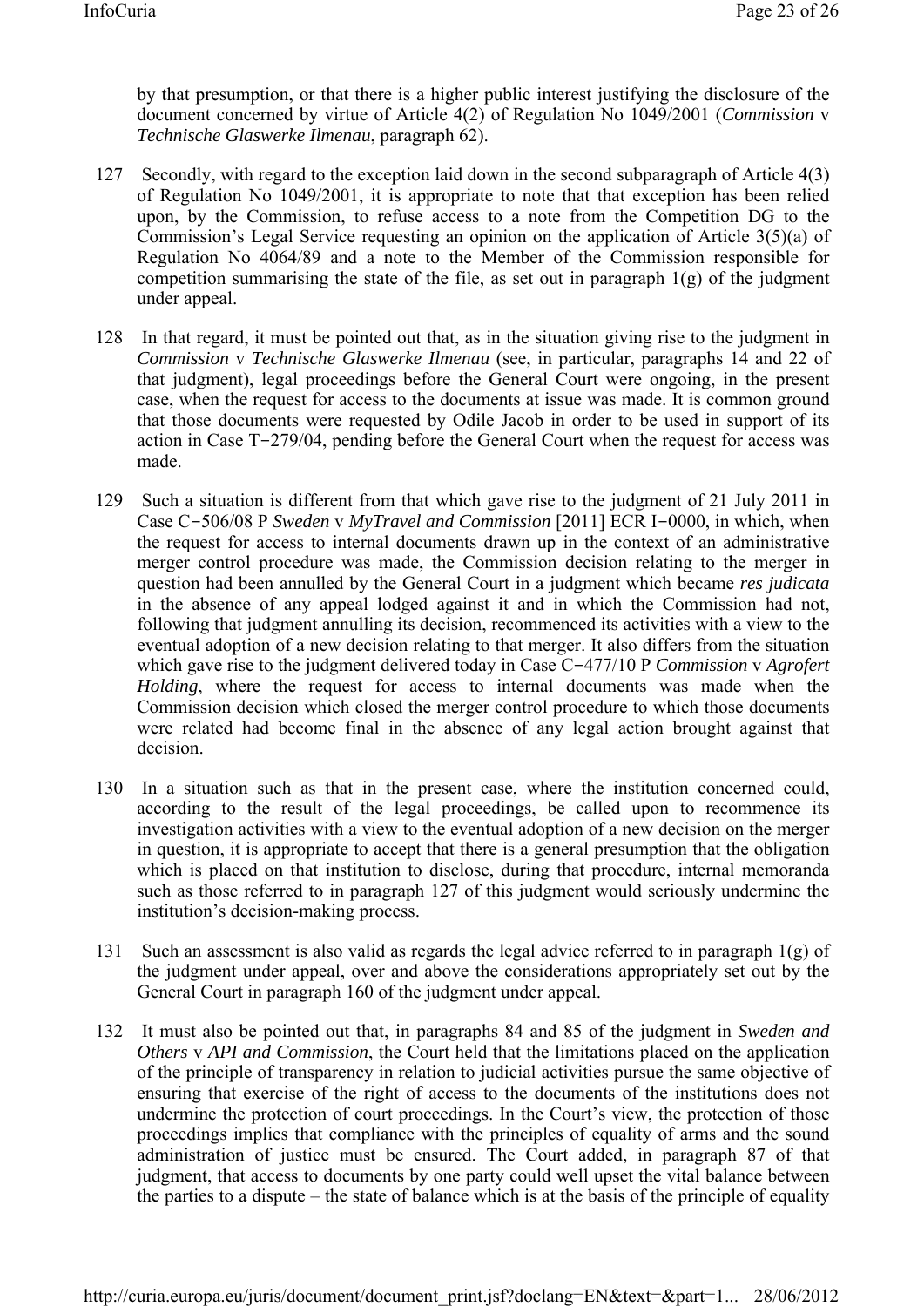of arms – since only the institution concerned by an application for access to its documents, and not all the parties to the proceedings, would be bound by the obligation of disclosure.

- 133 Thirdly, as regards the argument alleging incorrect interpretation of Article 4(6) of Regulation No 1049/2001 concerning the right of partial access, it must be noted that the general presumptions referred to in paragraphs 123, 130 and 131 respectively of this judgment indicate that the documents covered by them do not fall within an obligation of disclosure, in full or in part, of their content.
- 134 Such a consideration is also valid, in particular, as regards the refusal of partial access to the legal advice referred to in paragraph 1(g) of the judgment under appeal, which refusal is more specifically referred to, in paragraph 197 of that judgment, among the grounds for annulment of the contested decision.
- 135 Consequently, all the grounds of appeal and parts thereof raised by the Commission in support of its appeal must be upheld.
- 136 It follows from the foregoing that the judgment under appeal must be set aside in so far as it annulled the contested decision.

### **The cross-appeal**

- 137 By its cross-appeal, Odile Jacob seeks to have the judgment under appeal set aside in so far as it dismissed its application for annulment of the contested decision inasmuch as it refuses any access to the advice of the Commission Legal Service referred to in paragraph 1(g) of the judgment under appeal.
- 138 Having regard to the considerations set out, in particular, in paragraphs 128 to 134 of this judgment, that appeal must be dismissed as unfounded.

### **The action before the General Court**

- 139 In accordance with the first paragraph, second sentence, of Article 61 of the Statute of the Court of Justice of the European Union, where the judgment under appeal has been annulled, the Court of Justice may itself give final judgment in the matter, where the state of the proceedings so permits. That is so in this case.
- 140 In support of its action, Odile Jacob put forward four pleas in law, alleging the lack of any specific, individual examination of the documents at issue, a manifest error of assessment on the Commission's part in the application of the exceptions laid down in Article 4(2) and (3) of Regulation No 1049/2001, infringement of the right to at least partial access to the documents at issue and infringement of the principle of proportionality arising from the failure to balance the exceptions invoked against the overriding public interest justifying disclosure of those documents.
- 141 With regard to the first two pleas in law, as it emerges from paragraphs 116 to 132 of this judgment, in the present case the Commission was entitled, pursuant to the first and third indents of Article 4(2) of Regulation No 1049/2001, to refuse access to all the documents at issue relating to the merger control procedure in question referred to in the request for access made by Odile Jacob on the basis of that regulation, without first carrying out a specific, individual examination of those documents.
- 142 In the absence of any factors becoming apparent from the action which are liable to refute the general presumptions referred to in paragraphs 123, 130 and 1331 of the present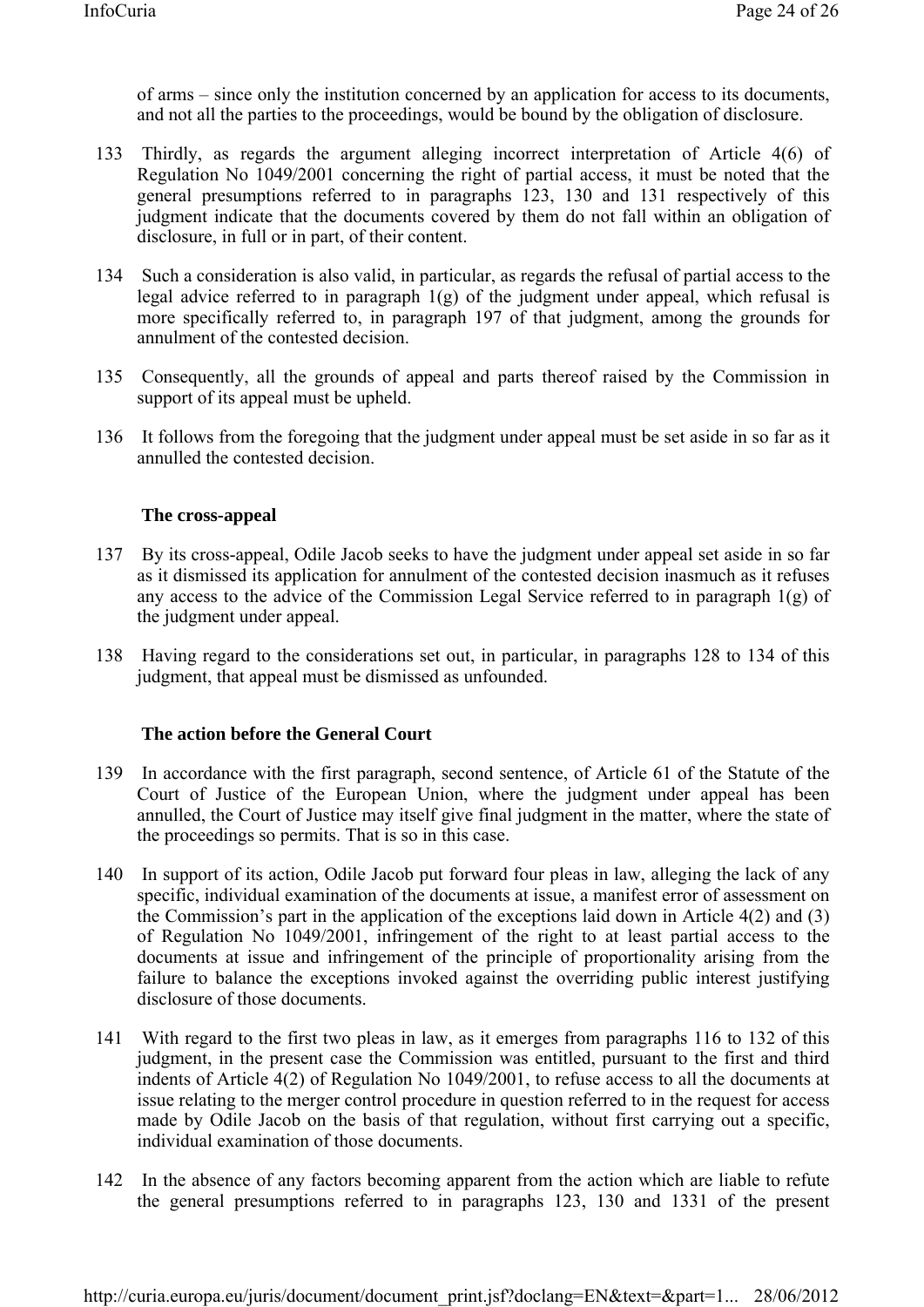judgment, Odile Jacob cannot claim that the Commission ought to have carried out a specific, individual examination of the documents at issue and, accordingly, the first and second pleas in law must be rejected.

- 143 It follows from the foregoing, and from paragraphs 133 and 134 of the present judgment, that the third plea in law, alleging infringement of the right to at least partial access to the documents at issue, has become irrelevant.
- 144 As regards the fourth plea in law, alleging infringement of the right to at least partial access to the documents at issue and infringement of the principle of proportionality arising from the failure to balance the exceptions invoked against the overriding public interest justifying disclosure of those documents, it must be pointed out that the Commission was of the opinion, in the contested decision, that the interest claimed by Odile Jacob was, on all the evidence, private not public.
- 145 In that regard, it must be borne in mind that, under the last sentence of Article 4(2) and Article 4(3) of Regulation No 1049/2001, only an overriding public interest can take priority over the need to protect the interests set out in paragraphs 2 and 3 of that article.
- 146 Odile Jacob expressly stated in its originating application that the documents at issue would be able to enable it to present more convincing arguments in its actions for annulment which it had brought against the decision on compatibility and the approval decision. Accordingly, Odile Jacob has failed to demonstrate any overriding public interest justifying disclosure of the documents at issue and this plea in law must be rejected as unfounded.
- 147 Consequently, the action brought by Odile Jacob before the General Court seeking annulment of the contested decision must be dismissed.

### **Costs**

- 148 Under the first paragraph of Article 122 of its Rules of Procedure, where the appeal is well founded and the Court of Justice itself gives final judgment in the case, the Court shall make a decision as to costs. Article 69(2) of the Rules of Procedure, which applies to appeal proceedings by virtue of Article 118 thereof, provides that the unsuccessful party is to be ordered to pay the costs if they have been applied for in the successful party's pleadings. The first paragraph of Article 69(4) of the Rules of Procedure provides that Member States which intervene in the proceedings are to bear their own costs.
- 149 Since the Commission's appeal has been upheld, Odile Jacob's cross-appeal has been dismissed and Odile Jacob's action before the General Court has been dismissed, Odile Jacob must be ordered to bear its own costs and pay those incurred by the Commission and Lagardère both at first instance and on appeal, as they have pleaded.
- 150 The Czech Republic, the Kingdom of Denmark, the French Republic and the Kingdom of Sweden must be ordered to bear their own costs.

On those grounds, the Court (Third Chamber) hereby:

- **1. Sets aside paragraphs 2 to 6 of the operative part of the judgment of the General Court of the European Union in Case T 237/05** *Éditions Jacob* **v** *Commission***;**
- **2. Dismisses the cross-appeal;**
- **3. Dismisses the action brought before the General Court of the European Union seeking annulment of Commission Decision D(2005) 3286 of 7 April 2005,**